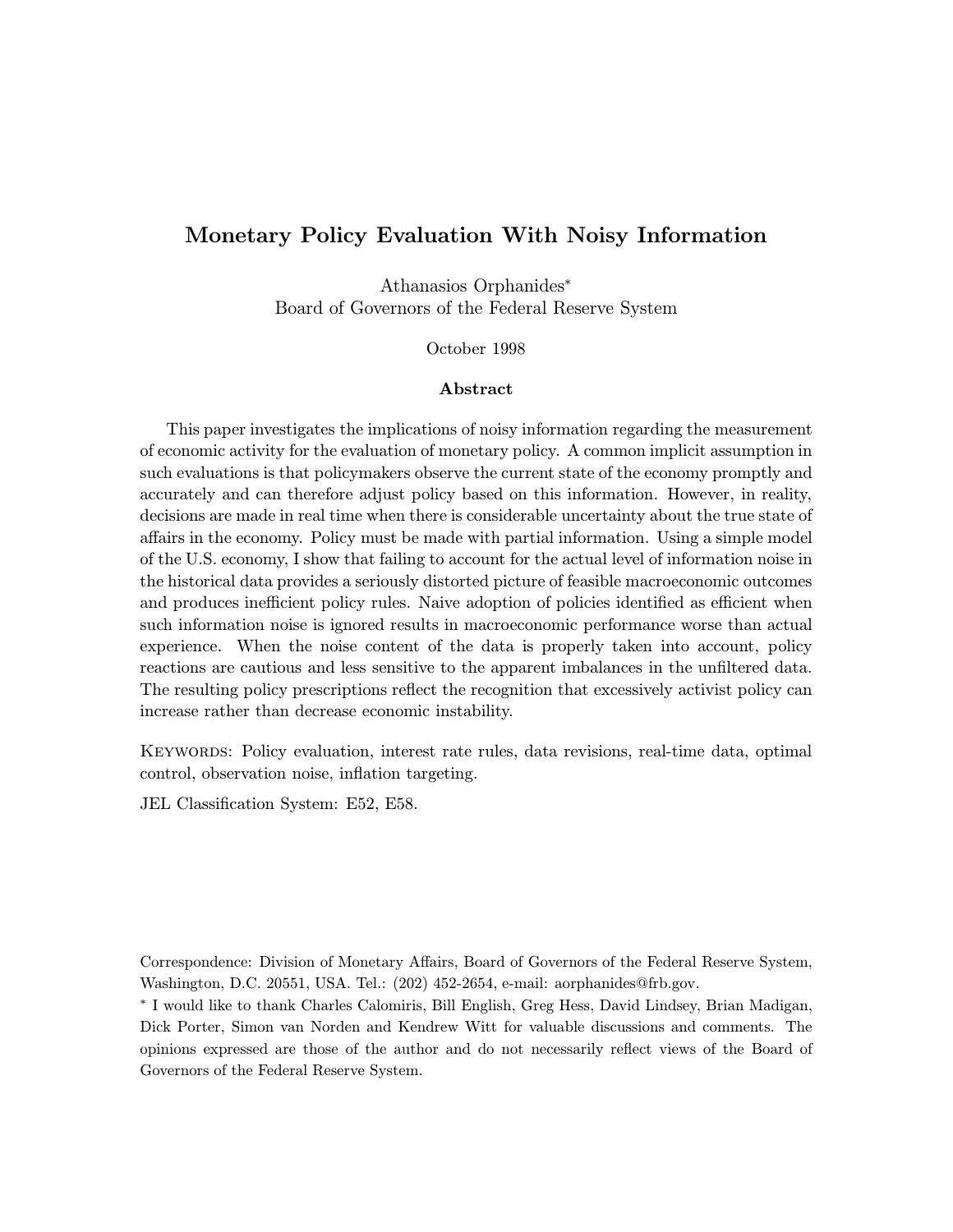# 1 Introduction

Monetary policy decisions are made in real time and are based, by necessity, on preliminary data and estimates that contain considerable noise and are often substantially revised months or years after the event. While part of everyday life for policymakers, this aspect of the monetary policy process is often neglected in theoretical formulations of monetary policy, introducing a wedge between the promise of macroeconomic theory and the reality of macroeconomic practice.

Recognition of the complications resulting from the presence of noise is important for the study of monetary policy for two reasons: First, the evaluation of past policy is incorrect when it is based on the wrong data. That is, our understanding of the past becomes distorted. Second, the evaluation of alternative policy strategies is unrealistic and likely to mislead if it is based on the assumption that policy can react to either data that are not really available to policymakers when policy must be set or that are only available with substantial noise. That is, recommendations for better policy in the future become flawed.

Failing to recognize the extent of our ignorance leads to the false promise that an activist stabilization policy can have considerable success in fine-tuning the economy. Policy reactions that are unduly influenced by apparent imbalances in the data that may be mere artifacts of faulty measurement, however, risk increasing rather than reducing economic instability. This problem is by no means new to macroeconomic policy. For at least the past fifty years, it has been articulated many times by Milton Friedman, for instance in several of the essays in his 1953 and 1969 collections. As early as 1947, Friedman questioned the value of control theory for taming business cycle fluctuations by observing:

"Contemporary interpreters of the course of business have notoriously failed not only to predict the course of business but even to identify the current state of affairs. It is not abnormal for some to assert that we are in the early stages of deflation and others that we are entering into an inflation" (p. 314).

Rather surprisingly, half a century later and despite considerable advances in the evaluation of monetary policy performance, the quantitative relevance of this issue for monetary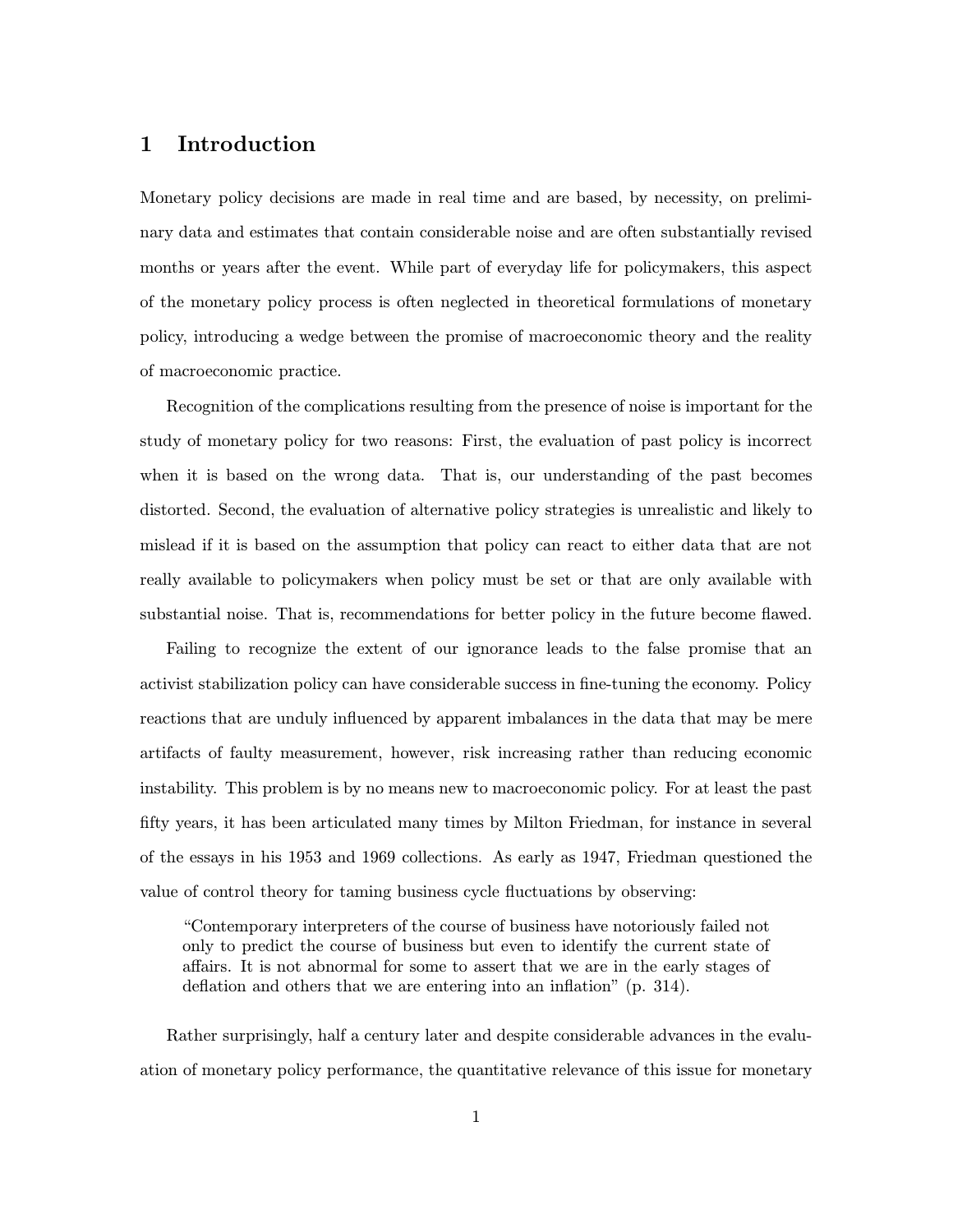policy design has yet to receive proper attention. On one hand, those who believe that our knowledge of the economy is seriously lacking suggest adopting passive rules that forego short-run stabilization. On the other, proponents of activist policy implicitly suggest that the information problem does not present a serious handicap. Although the significance of the issue is frequently mentioned and some suggestive evidence that bears on it has been presented, by and large, concrete examination of the quantitative implications of the data imperfections for monetary policy design has been scant.<sup>1</sup>

This paper attempts to bridge this gap. My analysis draws on recent work that evaluates the performance of monetary policy formulated in terms of reactive interest-rate-based policy rules. Using a simple estimated model of the U.S. economy, I follow recent studies and evaluate alternative policy rules to assess the proper degree of monetary policy responsiveness to fluctuations in inflation and economic activity. However, instead of only performing these evaluations based on the assumption that the policymaker can observe the data promptly and accurately, I perform parallel experiments that recognize that in real time the policymaker observes the data with noise. Using the actual historical data that were available to policymakers in real time I am able to calibrate the degree of data imperfections to exactly match the level of noise faced by policymakers in practice. Comparison of the resulting alternative counterfactual experiments then presents a straightforward quantification of the impact of data noise on monetary policy.

The results confirm the common finding obtained in many recent stochastic simulation studies that, in the absence of noise, activist control could substantially improve upon

<sup>&</sup>lt;sup>1</sup>Earlier work that bears on this is issue includes Meltzer (1987), who presents evidence confirming substantial errors in assessing the economic outlook to argue against activist policy and McCallum (1994) who recognizing the difficulty of policy formulated with contemporaneous information, suggests that activist policy should be based on lagged information. Orphanides (1997) demonstrates the magnitude and persistence of the data problem in the context of a fixed activist policy rule. Several authors, including Taylor (1998) and McCallum and Nelson (1998), indicate that measurement problems should be of concern for activist stabilization, and many others, including Estrella and Mishkin (1998), Orphanides and van Norden (in process), Kuttner (1992), and Wieland (1998) discuss the difficulties associated with the measurement of the concept of full employment in the context of stabilization policy. Cecchetti (1996) examines the related problems associated with the measurement of inflation. The recent surveys on monetary policy by McCallum (1997), and Clarida, Gertler and Gali (1998) also discuss this issue.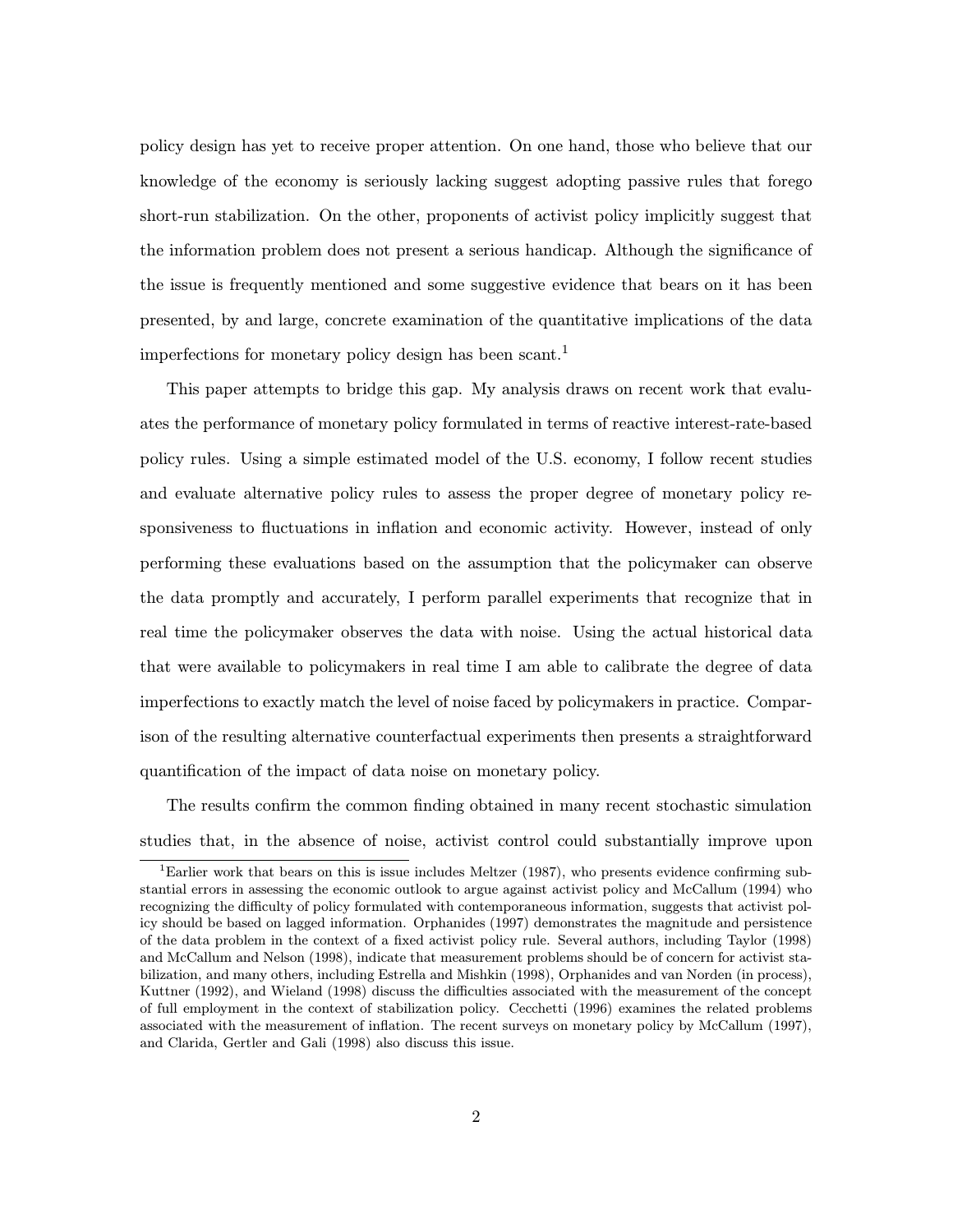the actual macroeconomic performance of the U.S. economy. However, I show that this improvement is illusory: It provides a seriously distorted picture of feasible outcomes that would occur once the noise in the data is taken into account. The resulting outcomes that would obtain had the supposedly optimal policies been adopted are in fact worse than the actual performance of the U.S. economy over the 1980s and early 1990s. The presence of noise acts as a counterweight to the highly responsive policy that would otherwise be appropriate to adopt. Recognition of the false promise of activist policies when the state of the economy cannot be confidently ascertained by the data leads to policy that tends to downplay the apparent short run fluctuations in the economy.

Even considering the limitations of the information available to policymakers in real time, however, my results suggest that there may be some room for short-run stabilization policy. In this sense, the suggested strategy for monetary policy is neither at the extreme of total passivity nor at the alternative of reckless activism. Fundamentally, these results provide quantitative support for Friedman's (1958) call for balanced policy:

"There is a saying that the best is often the enemy of the good, which seems highly relevant. The goal of an extremely high degree of economic stability is certainly a splendid one; our ability to attain it, however, is limited; we can surely avoid extreme fluctuations; we do not know enough to avoid minor fluctuations; the attempt to do more than we can will itself be a disturbance that may increase rather than reduce instability. But like all such injunctions, this one too must be taken in moderation. It is a plea for a sense of perspective and balance, not for irresponsibility in the face of major problems or for failure to correct past mistakes" (p. 187).

Paradoxically, by demonstrating that actual monetary policy since 1980 has not been activist enough to live up to the "promise" of stabilization policies that appear optimal when the information limitations are ignored, my analysis suggests that policy over this period may have actually exhibited the perspective and balance Friedman had called for. Indeed, recognition of the limitations facing policymakers in practice significantly enhances our understanding of forces that may have shaped policy over this period. My results provide an explanation both for the aversion of policy to commit to any specific reactive policy rule,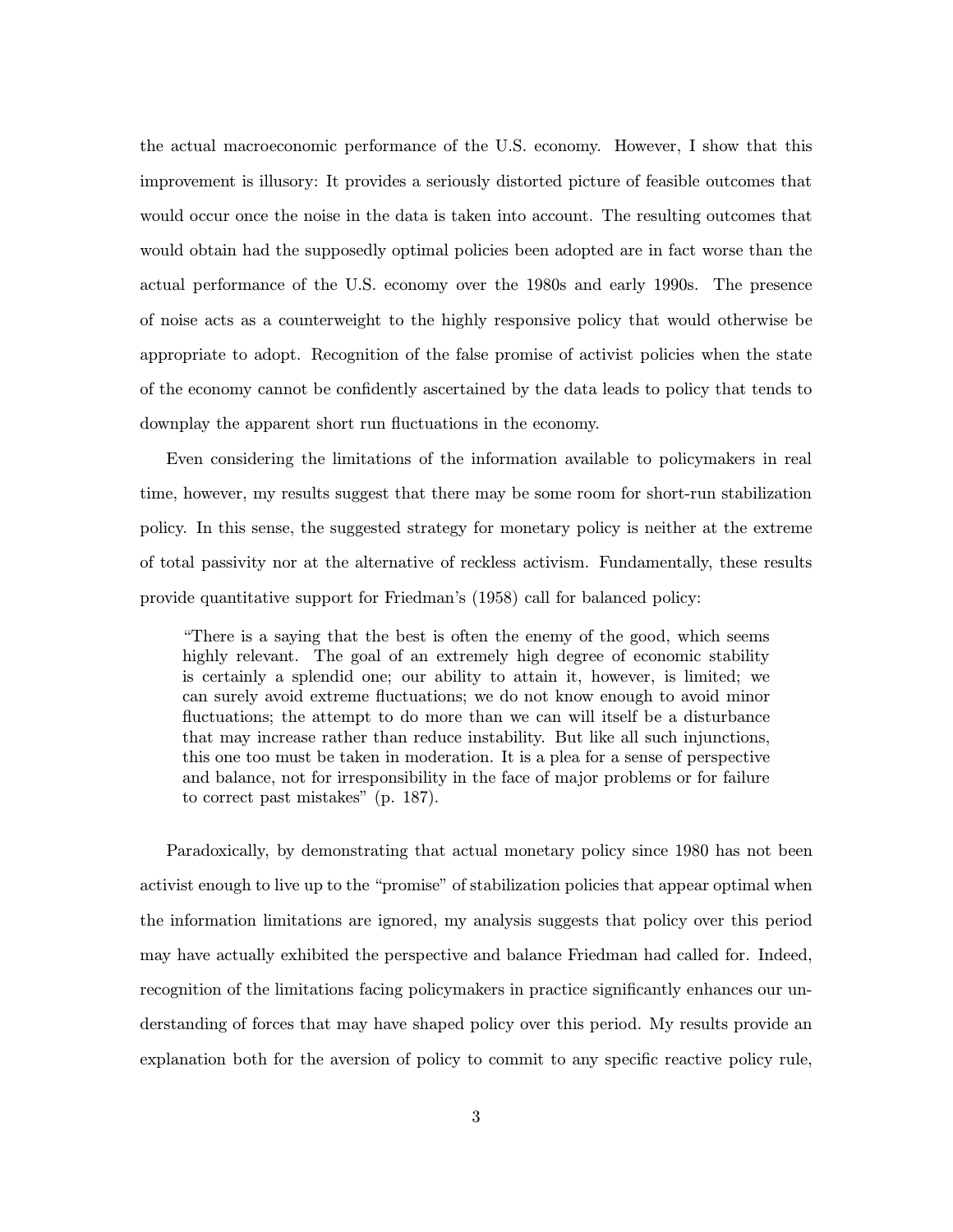as well as for the apparent caution characterizing monetary policy in practice. As Blinder (1998) noted explaining the policy process during his recent tenure as Vice-Chairman at the Federal Reserve, "a little stodginess at the central bank is entirely appropriate." I show that data noise induces such stodginess. Interestingly, as I discuss, this effect is distinct from the cautious behavior sometimes associated with model parameter uncertainty, as in Brainard (1967). Further, since the degree of uncertainty regarding the reliability of incoming information continuously changes with the evolution of the economic environment, the apparent degree of caution in policy decisions changes in tandem. The result, as Chairman Greenspan (1997) pointed out in a recent discussion of monetary policy rules, is that "some element of discretion appears to be an unavoidable aspect of policymaking," and policy will appear eclectic, even though the Federal Reserve "has sought to exploit past patterns and regularities in a systematic way." In the end, "policymakers shy away from rule-based decisions because the rules assume that they know too much," as Kohn (1998) noted.

## 2 The Nature of the Information Problem

I restrict my attention to a family of simple reactive rules that has been the subject of a large and rapidly growing number of monetary policy evaluation studies over the past few years. These rules specify that the Federal Reserve set the federal funds rate (the short nominal interest rate) as a linear function of output deviations from potential—the output gap, y, and the difference between actual inflation,  $\pi$ , and its desired level,  $\pi^*$ . Defining the short-term real interest rate,  $r$ , as the nominal interest rate,  $f$ , minus inflation, the stance of monetary policy can be described by comparing the real rate to its long-run equilibrium level,  $r^*$ . A useful way to organize these policy rules, then, is:

$$
r - r^* = \gamma(\pi_t - \pi^*) + \delta y_t \tag{1}
$$

An appealing feature of this specification is that it encompasses the interest-rate rule suggested as descriptive of recent U.S. monetary policy by Taylor (1993). Taylor's rule can be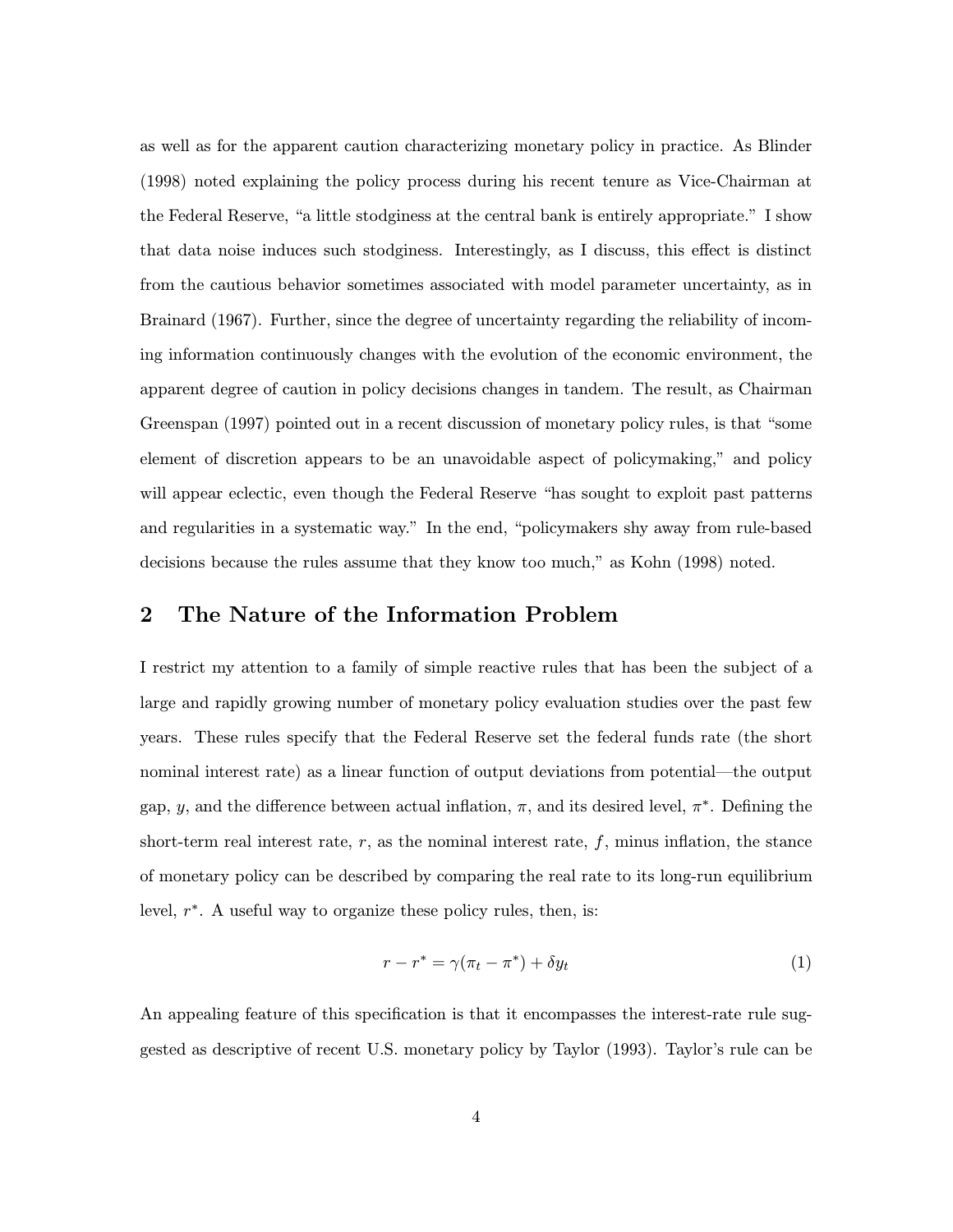obtained by re-writing equation (1) in terms of the federal funds rate:

$$
f_t = r^* + \pi_t + \gamma(\pi_t - \pi^*) + \delta y_t,
$$

and substituting the parameters  $r^* = \pi^* = 2$ , and  $\gamma = \delta = 1/2$ . Starting with the largescale model comparison studies reported in Bryant et al (1993), rules of this type have been investigated in depth in simulation studies with a variety of models spanning a wide spectrum of behavioral structure, modeling complexity and assumptions regarding the nature of expectations. (See, e.g. Henderson and McKibbin, 1993; Levin, 1996; Ball, 1997; Orphanides et al, 1997; and the collection of studies in Taylor, 1998b.) As Taylor (1998a) observes in surveying this work, the simulation analysis has already produced a number of positive conclusions. Taylor's rule appears to perform rather well in a variety of models and as such appears to be quite robust to model specification. However, these studies also suggest that Taylor's rule is not efficient in terms of stabilizing output and inflation, and specifically find that rules with considerably higher response coefficients than Taylor's suggested parameters,  $\gamma=\delta=1/2,$  would result in better performance.

The information problem associated with these policy rules is that the performance of the rules is examined under the maintained assumption that the policymaker has accurate information regarding the current values of inflation and the output gap at his disposal when setting the interest rate. In fact, however, both inflation and the output gap are measured with considerable noise. Thus, a more accurate representation of reality should take into account that the policymaker's observation regarding inflation,  $\tilde{\pi}$ , and the output gap,  $\tilde{y}$ , at the time policy decisions are being made, may in fact differ from the true underlying levels of inflation,  $\pi$ , and the output gap, y. Letting x denote the noise in the observation of inflation and  $z$  the noise in the observation of the output gap, we have:

$$
\pi_t = \tilde{\pi}_t + x_t
$$

$$
y_t = \tilde{y}_t + z_t
$$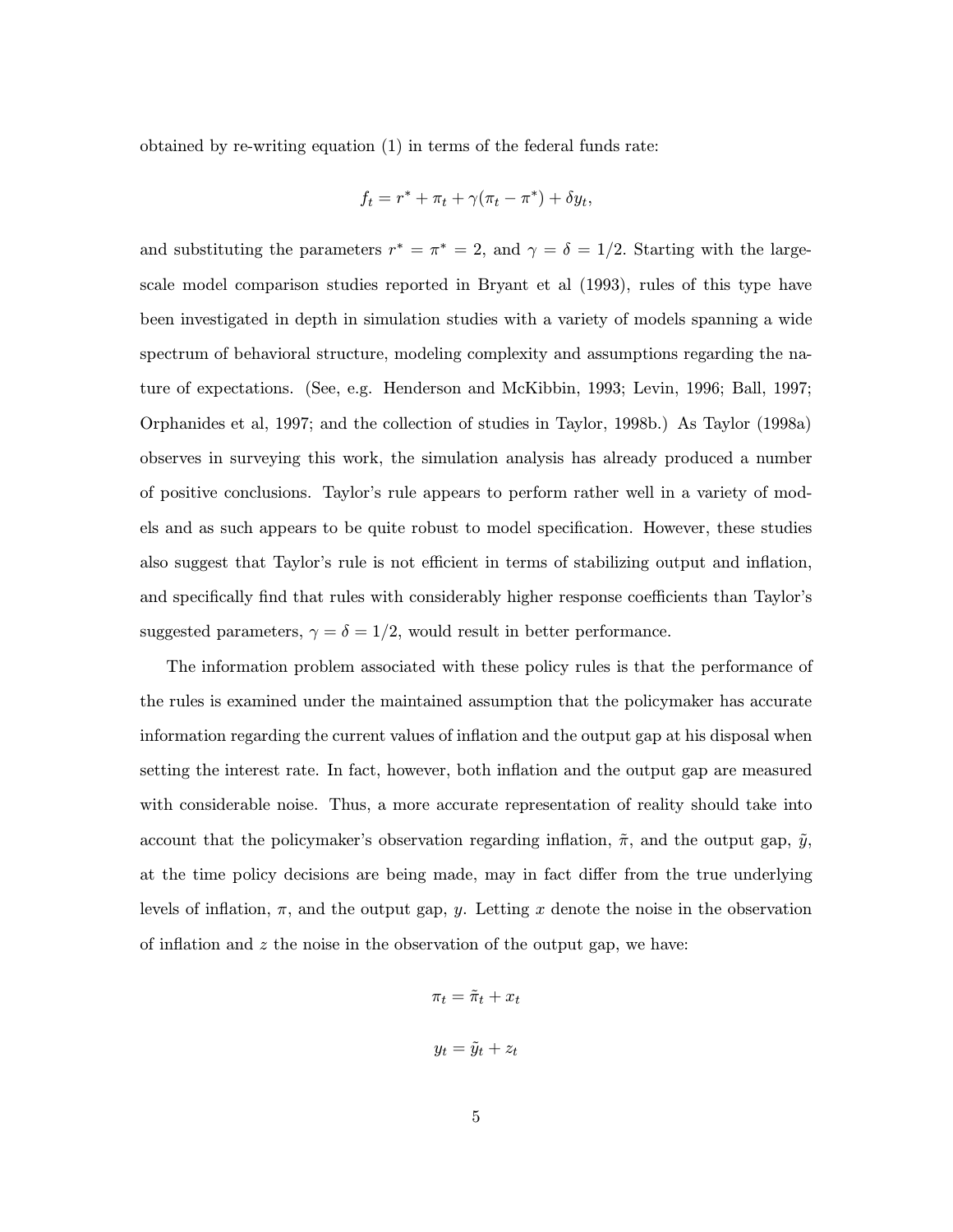Further, the true real interest rate corresponding to a chosen nominal interest rate is not the observed difference between the nominal interest rate and observed inflation,  $\tilde{r}$ , but the unobserved difference between the nominal interest rate and actual inflation,  $r<sup>2</sup>$ .

Once the presence of noise is recognized, it is evident that the proper specification of a simple rule specified to set the interest rate in terms of observed inflation and output is not equation (1) but rather:

$$
\tilde{r}_t - r^* = \gamma(\tilde{\pi}_t - \pi^*) + \delta \tilde{y}_t \tag{2}
$$

where  $\tilde{r} \equiv f - \tilde{\pi}$ . Of course, in the absence of noise,  $\pi_t = \tilde{\pi}_t$  and  $y_t = \tilde{y}_t$  in which case equations (1) and (2) are identical. Written in terms of the true measures of inflation and the gap, the interest rate policy corresponding to rule (2) is:

$$
r_t - r^* = \gamma(\pi_t - \pi^*) + \delta y_t - \underbrace{((1 + \gamma)x_t + \delta z_t)}_{\text{noise}}
$$
\n
$$
(3)
$$

This reveals the nature of the information problem. By choosing positive response coefficients to the inflation and output gaps—as is appropriate for the stabilization of output and inflation—the policymaker inadvertently also reacts to the noise processes. This introduces undesirable movements in the interest rate, which feed back to the economy and generate unnecessary fluctuations in output and inflation.

Of course, a policymaker who recognizes that the information at his disposal is not entirely accurate need not naively follow a rule deemed efficient only when noise is erroneously ignored. Indeed, as is obvious from (3), by choosing to respond less aggressively to inflation and output, the policymaker can reduce the influence of the noise. A fundamental tension is embedded in a simple rule that responds to noisy information. On the one hand, active stabilization policy in the absence of noise suggests rather strong responses to inflation and output. On the other hand a muted response would offer the advantage of reducing inap-

 ${}^{2}$ By concentrating attention on an ex-post concept of the real interest rate, instead of an ex-ante concept, I sidestep the issue of separating the noise in the policymaker's observation of inflation from the noise in the policymaker's observation of the public's inflation expectations. I discuss the obvious omitted complications later on. As written, the policy rule also reflects the assumption that the policymaker knows the level of the equilibrium real interest rate,  $r<sup>*</sup>$ . In practice, this introduces additional complications for monetary control.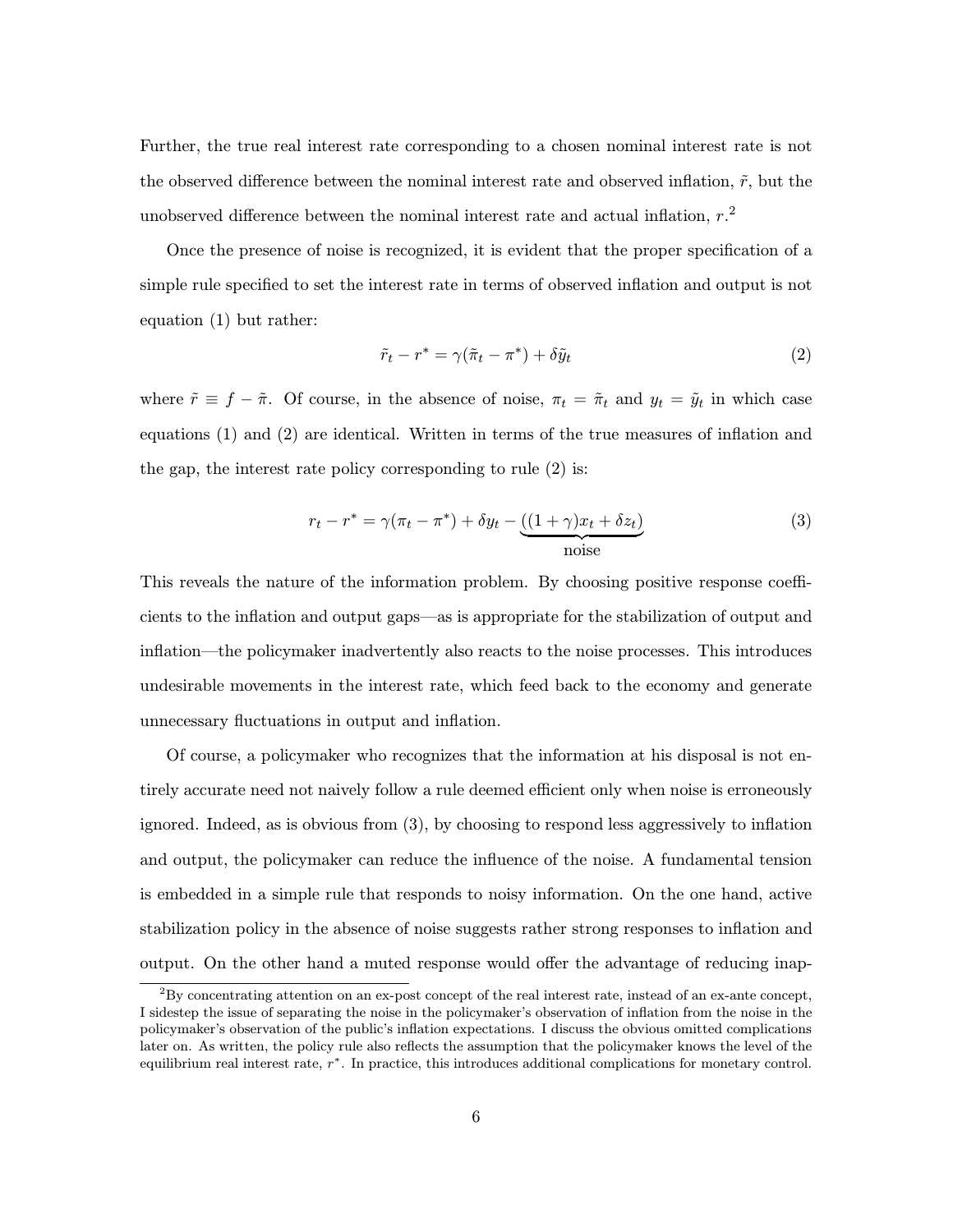propriate activism. As a result of these conflicting forces, an efficient policy that properly accounts for the noise in the data might seek a balance and call for less activism than would be appropriate in the absence of noise.

# 3 A Minimalist Model

Most of the models employed in policy rule evaluations are sufficiently complicated that the reaction function in equation (1) is at best only approximately efficient. To assess the degree to which observation noise influences the performance of otherwise efficient policy rules, however, it is more convenient to start with a baseline case under which optimal policy can be exactly characterized by the simple reaction function in equation (1). To that end, I rely on the following minimalist model of the economy. The structure follows closely the model employed by Orphanides and Wilcox (1996) in their study of alternative approaches to disinflation. It is very similar to the model adopted by Ball (1997) and Svensson (1997) for the study of efficient policy rules for inflation targeting.

In every period the evolution of inflation and output depends on just four things: the levels of inflation and output in the previous period, monetary policy and random shocks. Inflation is determined by an accelerationist Phillips curve:

$$
\pi_t = \pi_{t-1} + \alpha y_t + e_t \tag{4}
$$

where  $\alpha$  is positive. Output is determined by lagged output and interest rates according to:

$$
y_t = \rho y_{t-1} - \xi (r_{t-1} - r^*) + u_t \tag{5}
$$

where  $\xi$  is positive, and  $\rho$  is between zero and one. Thus, output tends to revert to its potential, following a first order autoregressive process when monetary policy is neutral, and also responds linearly to deviations of the short-term real interest rate from its equilibrium level,  $r^*$ .

The stochastic shocks in this economy are summarized by a disturbance to inflation,  $e_t$ , which can be seen as capturing "supply" shocks, and a disturbance to output,  $u_t$ , which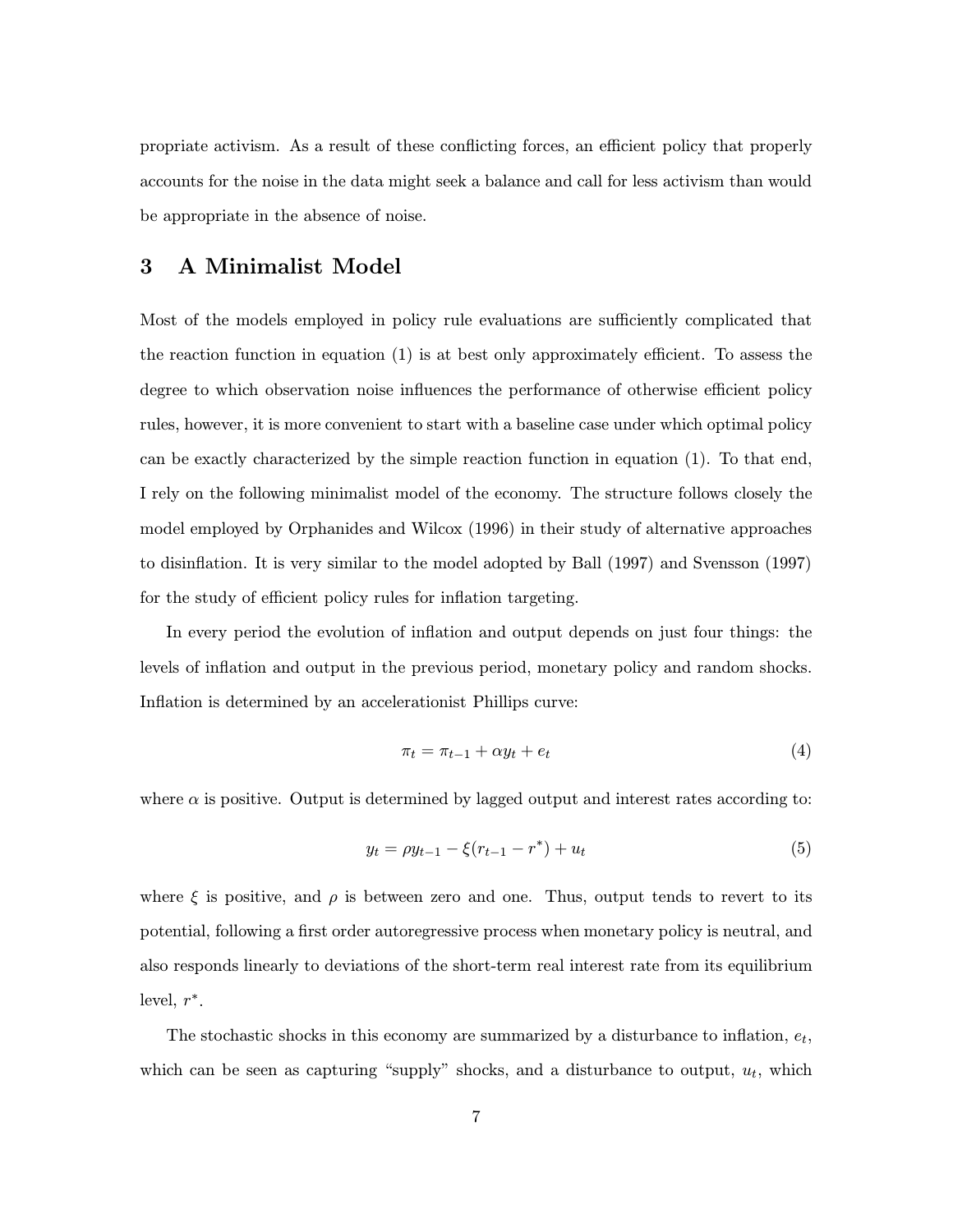captures "demand" shocks. For simplicity, I assume that these disturbances are drawn from independent normal distributions with zero means and variances  $\sigma_e^2$  and  $\sigma_u^2$ . Monetary policy operates with a lag, and consequently the policymaker can never completely offset the effects of contemporaneous shocks on output and inflation. Since policy can be adjusted until the end of any given period, however, I follow the usual assumption that the policymaker utilizes all information at his disposal including information regarding the contemporaneous shocks for period  $t$  before setting the interest rate. Thus, the policymaker can set the interest rate in response to his observation of contemporaneous inflation and output.

The major advantage of this simple model is that the underlying state of the economy at the end of a period is completely described by just two things, inflation and the output gap during the period. Of course, this is too simplistic to characterize the short-run dynamic behavior of the economy at a high frequency, such as at monthly or quarterly intervals. Rather, a coarser division of time is required. As a result, I interpret the length of the period to be half a year. Later on, I show that despite its simplicity, this model can capture the characteristics of semiannual U.S. data reasonably well. Another advantage is that this model does not require an explicit exposition of economic agents' expectations. This simplifies tremendously its properties in the presence of noise. I return to the complications presented by expectations for the analysis later on.

The objective of monetary policy is to minimize a weighted sum of the unconditional variances of inflation and the output gap.

$$
\mathcal{L} = \omega Var(\pi_t - \pi^*) + (1 - \omega)Var(y_t)
$$

The weight,  $\omega$ , which is assumed to be a fixed fraction between zero and one, reflects the tenacity with which the policymaker is willing to pursue inflation stabilization in the short run, at the expense of continuously aiming for full employment. A weight approaching one would reflect King's (1997) "inflation nutter," a policymaker who places no weight on output stabilization and follows "strict" inflation targeting. Smaller weights would corre-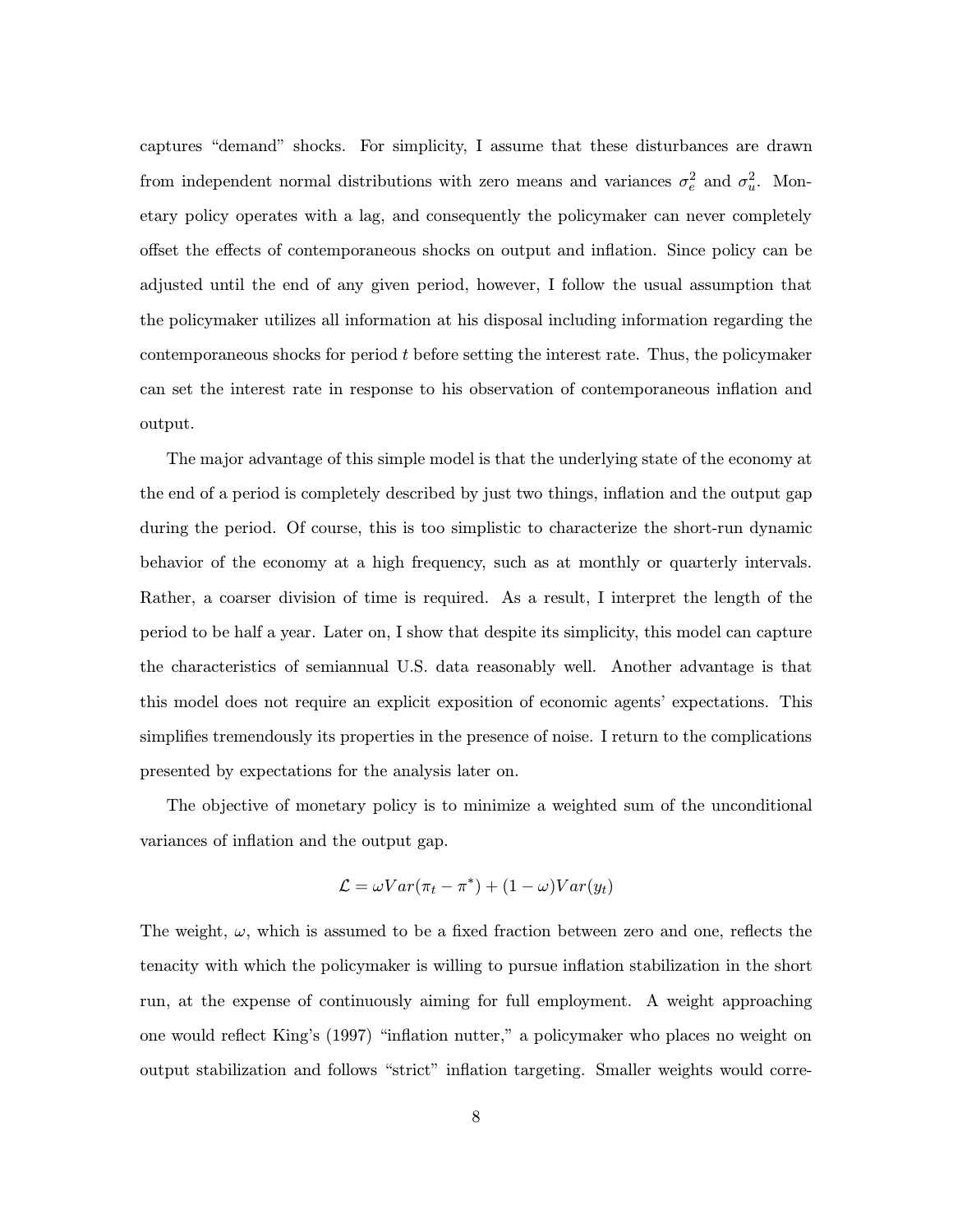spond, increasingly, to greater relative concern for output stabilization, suggesting "flexible" inflation targeting in Svensson's (1997) terminology.

## 3.1 Perfect Information

Under the assumption that the observations of inflation and the output gap are timely and not subject to noise, derivation of the optimal policy in this model is a straightforward exercise in linear-quadratic control. (See the Appendix for details.) The solution takes exactly the form of equation (1). That is, in the absence of noise, optimal policy is described by:

$$
r_t - r^* = \gamma^N(\pi_t - \pi^*) + \delta^N y_t
$$

The optimal response coefficients,  $\gamma^N$  and  $\delta^N$ , can be computed analytically in terms of the model parameters,  $\alpha$ ,  $\xi$  and  $\rho$ , and the policymaker's preferences summarized by the weight,  $\omega$ .

$$
\gamma^N = \frac{-\alpha \omega + \sqrt{4(1-\omega)\omega + (\alpha \omega)^2}}{2(1-\omega)\xi}
$$

and

$$
\delta^N=\frac{\rho}{\xi}
$$

As can be seen, the optimal response to the output gap,  $\delta^N$ , is simply a function of the persistence of output,  $\rho$ , and the interest responsiveness of aggregate demand,  $\xi$ . Specifically it does not depend on the relative weight the policymaker places on inflation stabilization. Although convenient, this is a quite special result that depends on the timing structure of the model. The optimal response to inflation,  $\gamma^N$ , depends on all parameters of the model, including  $\omega$ . In fact,  $\gamma^N$  is increasing in the inflation stabilization weight, with a lower limit of zero as  $\omega \to 0$  and an upper limit of  $1/\alpha\xi$  as  $\omega \to 1$ . This latter response generates an output gap exactly equal to what is necessary to bring inflation to its target in just one period (in expectation), as an "inflation nutter" would be expected to attempt to do.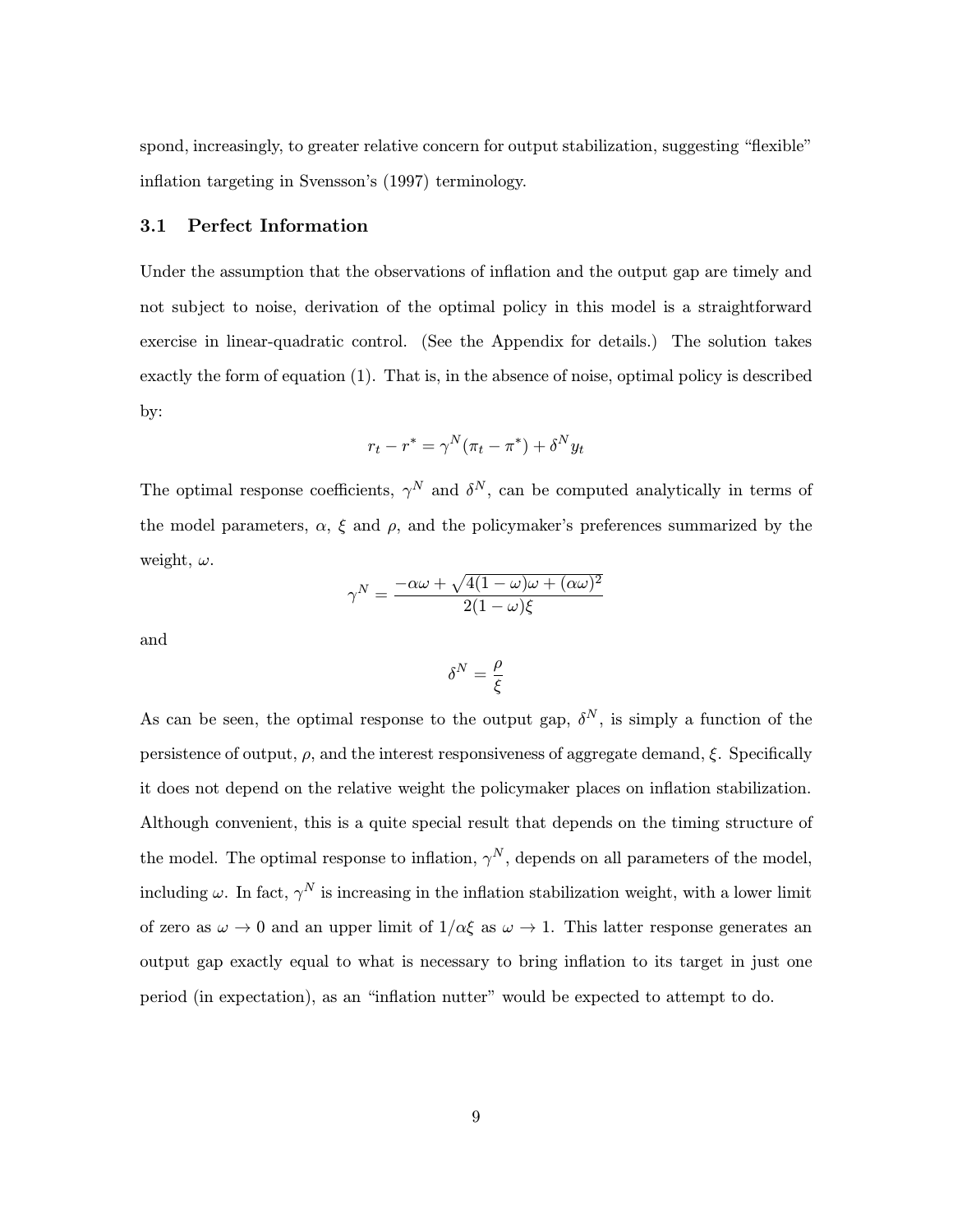### 3.2 Naive Policy

The policy reaction function derived under the assumption of perfect state information also serves as a useful baseline case to consider when noise actually is present in the data. To be sure, the resulting policy:

$$
\tilde{r}_t - r^* = \gamma^N (\tilde{\pi}_t - \pi^*) + \delta^N \tilde{y}_t \tag{6}
$$

is not necessarily efficient since it does not reflect the proper informational assumptions. It is, however, exactly the policy that would be adopted if one were tempted to take the results of the perfect information analysis at face value and blindly apply the suggested recommendations using the data available. In this sense, this rule reflects naive policy.

#### 3.3 Efficient Simple Rules

Naive monetary control is efficient in the absence of noise but is clearly inefficient when noise is present in the data. To characterize the set of comparable efficient policies when the policymaker correctly takes the presence of noise into consideration for policy design requires solution of a constrained minimization problem. The solution is the set of response coefficients  $\gamma^S$  and  $\delta^S$  which minimize the policymaker's objective for different possible values of the preference weight  $\omega$ , when policy follows the simple rule:

$$
\tilde{r}_t - r^* = \gamma^S (\tilde{\pi}_t - \pi^*) + \delta^S \tilde{y}_t \tag{7}
$$

and the policymaker properly accounts for the noise in the data.

Obviously, in the absence of noise, the efficient policy will coincide with the naive policy reaction function. When noise is present in the data, determination of the efficient rules requires a complete characterization of the stochastic processes governing the observation noise. Anticipating the empirical description of the data in section 4, I assume that the inflation noise, x, can be adequately modeled as a serially uncorrelated process and that the output gap noise, z, is described by the autoregressive process:

$$
z_t = \beta z_{t-1} + v_t \tag{8}
$$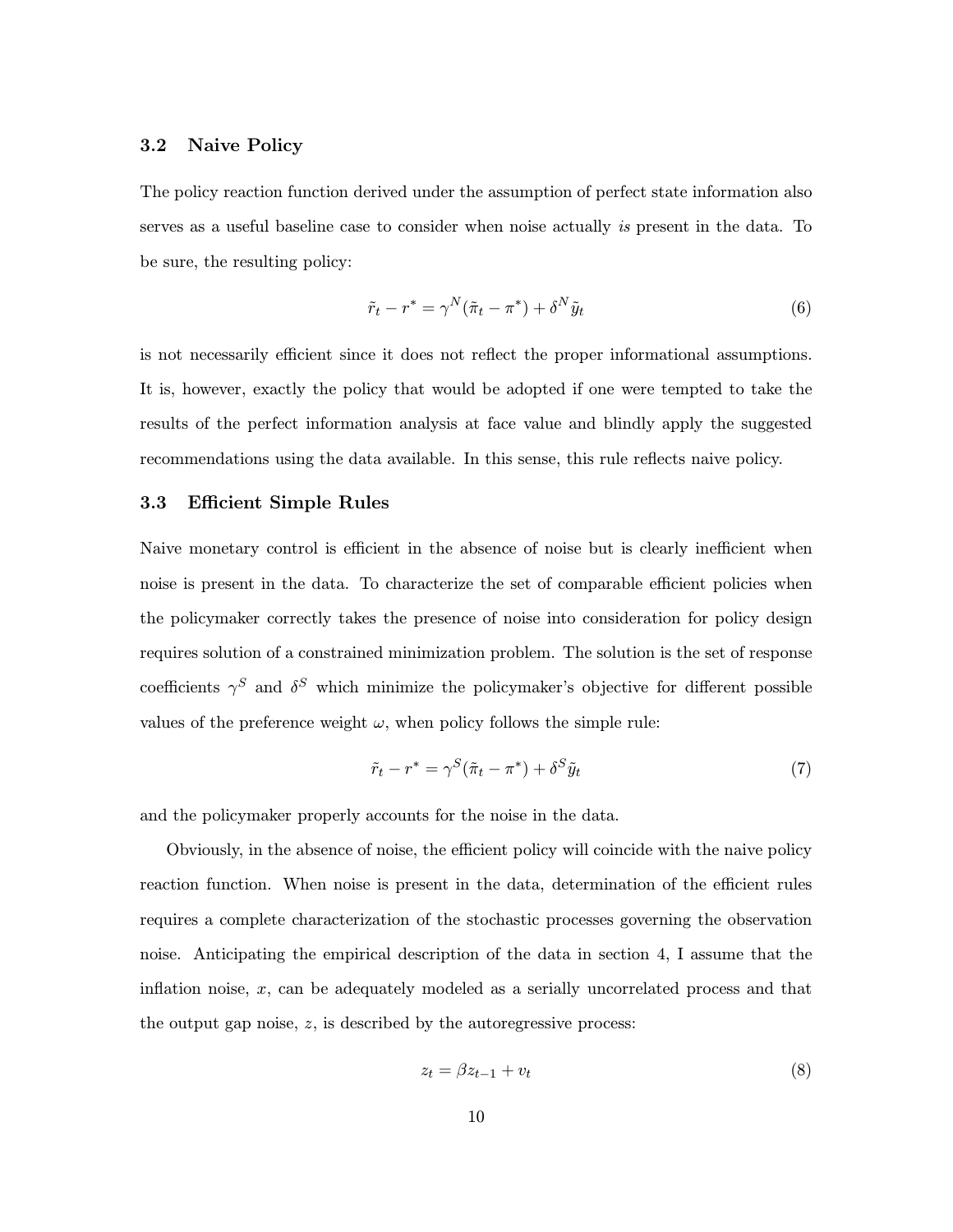I assume that x and v are drawn from zero mean normal distributions with variances  $\sigma_x^2$ and  $\sigma_v^2$ , respectively. With these additional assumptions, we can describe the economy for an arbitrary choice of response parameters in the simple rule (7) in terms of a first order autoregressive system of the vector  $(\pi_t - \pi^*, y_t, z_t, r_t - r^*)'$ . The asymptotic covariance of this vector can be computed analytically from the resulting autoregressive system in terms of the parameters of the system,  $\alpha$ ,  $\rho$ ,  $\xi$  and  $\beta$ , the preference weight,  $\omega$ , the rule responses  $\gamma$  and  $\delta$  and the covariance of  $e_t$ ,  $u_t$ ,  $x_t$  and  $v_t$ . Using this covariance matrix, I resort to numerical optimization to determine the efficient rule responses  $\gamma^S$  and  $\delta^S$  that minimize the associated policymaker loss function.

### 3.4 Optimal Control and Certainty Equivalence

Although the focus of my analysis is efficient simple rules, it is instructive to also examine the performance of the economy with optimal control that properly accounts for the noisy data. When the underlying data describing the economy are noisy, the most recent observations do not provide the best assessment of the underlying inflation and output gap measures by themselves. Recognizing that he receives noisy data, the policymaker must first attempt to remove the noise component from the data as best as possible, before formulating his policy. This filtering of the data entails forming the conditional expectation of the true underlying states,  $\pi_t$  and  $y_t$ , consistent with the most recent data,  $\tilde{\pi}_t$  and  $\tilde{y}_t$ , and the policymaker's model and prior assessment of the economy. The outcome of this filtering,  $\hat{\pi}_t$ , and  $\hat{y}_t$ , represents the policymaker's best assessment of the state of inflation and output in the economy. With substantial noise, this assessment could be tenuous and the policymaker may recognize that he cannot ascertain the state of the economy with much confidence. However, once this first step is completed, application of the certainty equivalence principle yields the optimal policy:

$$
\hat{r}_t - r^* = \gamma^N (\hat{\pi}_t - \pi^*) + \delta^N \hat{y}_t \tag{9}
$$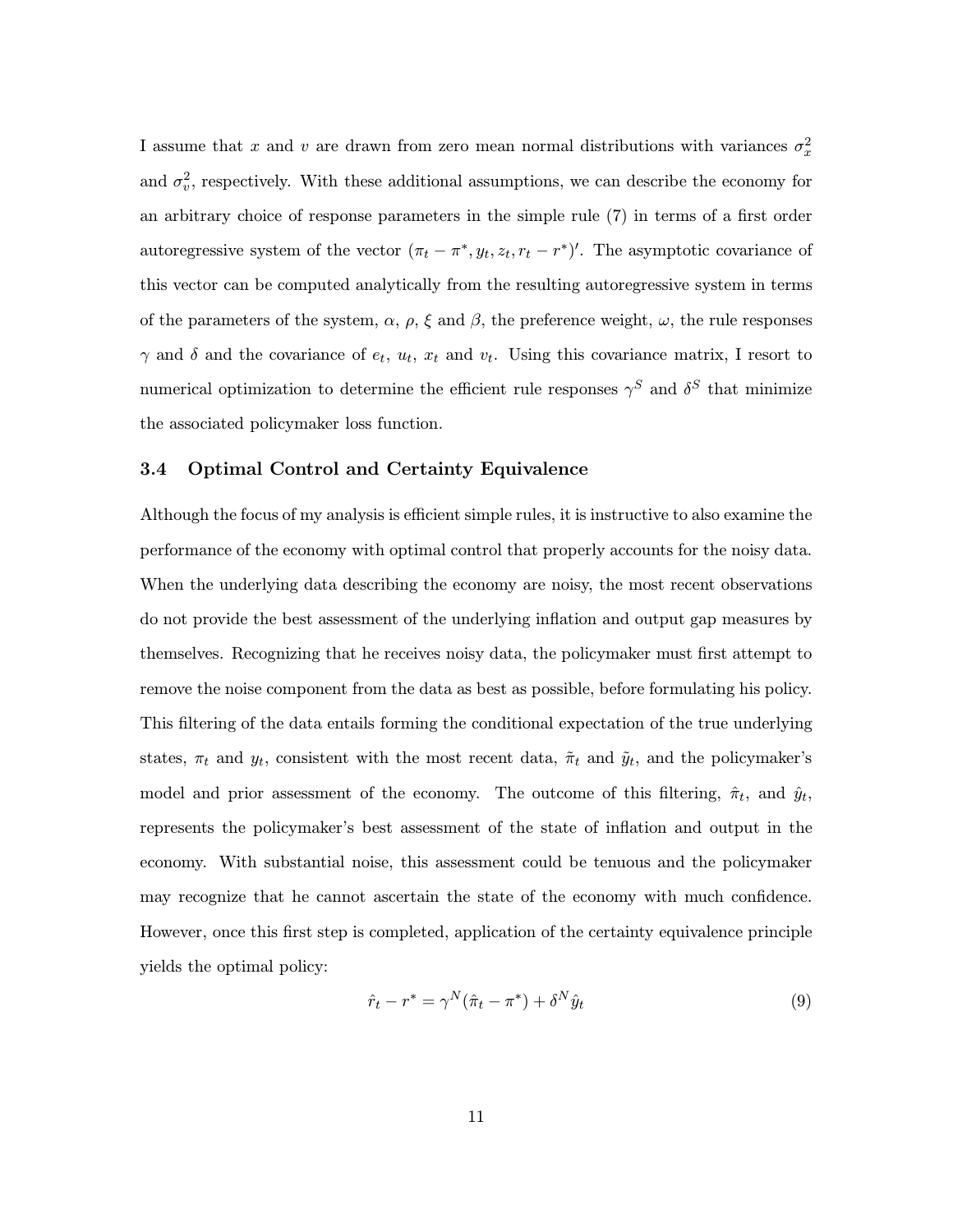where  $\hat{r}_t \equiv f_t - \hat{\pi}_t$ . The policy described by equation (9), coupled with the appropriate filtering constitutes the optimal policy design in this economy. However, the rule cannot be written in terms of just the current values of the observed data,  $\tilde{\pi}_t$  and  $\tilde{y}_t$ , and is not equivalent to the simple efficient rule (7). In essence, a simple efficient rule setting the interest rate in terms of observed noisy data collapses the filtering and control steps of the optimal stochastic control solution to the policymaker's problem into a single step. This allows policy to be formulated in terms of just current data but entails some loss of performance.<sup>3</sup>

## 4 Data and Model Parameters

To assess the extent of noise in the data requires a comparison of the real-time data available to the policymakers when interest rate decisions are made as well as measures of the true underlying state of the economy. Information is needed for three concepts, nominal output, the output deflator and potential output. The only additional variable needed in the model, the federal funds rate, is not subject to similar measurement problems. For the information available to policymakers in real time, I rely on data associated with the production of the Federal Reserve Board staff's analysis for the macroeconomic outlook. This is presented in a document that is prepared for the FOMC before each FOMC meeting—the Greenbook. A detailed description of this data is provided in Orphanides (1997). As this information only becomes available to the public with a five-year lag, my data end in 1992. The beginning of my sample is 1980 as I was not able to recover earlier data for the output gap. From each year, I use data from the May Greenbook for the first semi-annual observation and the November Greenbook for the second semi-annual observation, reflecting the model assumption that the choice of the average federal funds rate for a period incorporates information

 $3$ This discussion can also help clarify a potential source of confusion relating to the application of certainty equivalence in this setting. Although noise appears to represent uncertainty that is "additive," the certainty equivalence principle does not imply that the optimal rule is impervious to it. The sense in which additive uncertainty does not matter in this setting is not with regard to the variance of the noise in the data but with regard to the variance of the conditional expectation which characterizes the policymaker's best assessment of the state of inflation and output after the noise is filtered from the data.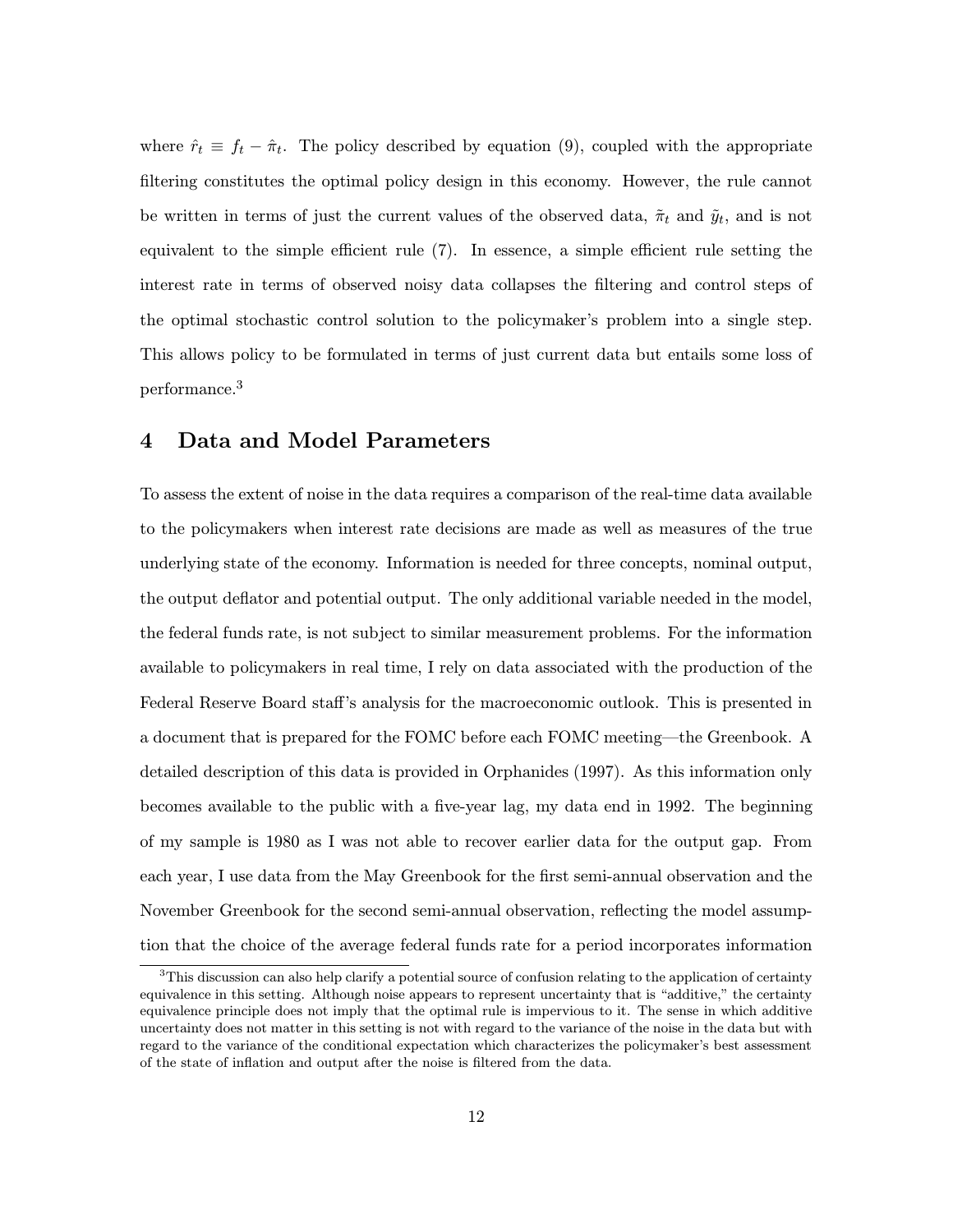available towards the end of the period.

Historical information on nominal output, the output deflator, and potential output, the three central series for my analysis, is continuously refined and updated. Given the difficulties associated with their measurement, including problems with the underlying disaggregated data and a continuing debate regarding methodological issues, it is impossible to know what the true value of either inflation or the output gap has been in the past with much confidence.<sup>4</sup> If, however, measurement regarding the past improves as time progresses, using the most recent available data might offer a sufficient approximation of the "truth" to provide a useful measure of the noise in the real-time data. Here, I rely on data available at the end of 1994 as providing proxies of the true measures of inflation and the output gap for the sample.<sup>5</sup>

Figures 1 and 2 plot the real-time and final data for inflation and the output gap respectively. Table 1 presents summary statistics for these series and the inflation and output gap noise. As would be expected for noisy data, the standard deviations of the realtime series,  $\tilde{y}$  and  $\tilde{\pi}$ , are larger than those of the final data, y and  $\pi$ . The noise in the inflation data, x, defined as the difference between the final and real-time series, is considerable at times, ranging from −1.91 to +1.53 percentage points. However no significant bias or serial correlation patterns can be detected. (The mean is 0.12 and the first order serial correlation is  $-0.07$ .) Thus, modeling x as a white noise process appears reasonable. The estimated standard deviation of the process, an estimate for  $\sigma_x$ , is 0.69 percent.

The data reveal a different pattern for the output gap noise. The difference between

<sup>4</sup>A voluminous literature has examined the problems associated with and suggested improvements for the measurement of both output and inflation. Zellner (1959), Cole (1969a), and Mankiw and Shapiro (1976) have studied the revisions in output measures. The annual revisions of the national income and product accounts published in the Survey of Current Business detail the continuing effort for improvement in the data. Orphanides and van Norden (in process) document the impact of these revisions on the measurement of the output gap in real time. The measurement of inflation has been the subject of heightened attention in recent years including the studies by Boskin et al (1996), Shapiro and Wilcox (1996), and Bryan et al (1997).

<sup>&</sup>lt;sup>5</sup>The choice is driven by data availability. Although more recent vintages of output and the output deflator data are available from the Commerce Department, 1994 currently marks the latest corresponding series for historical potential output data available from the Federal Reserve.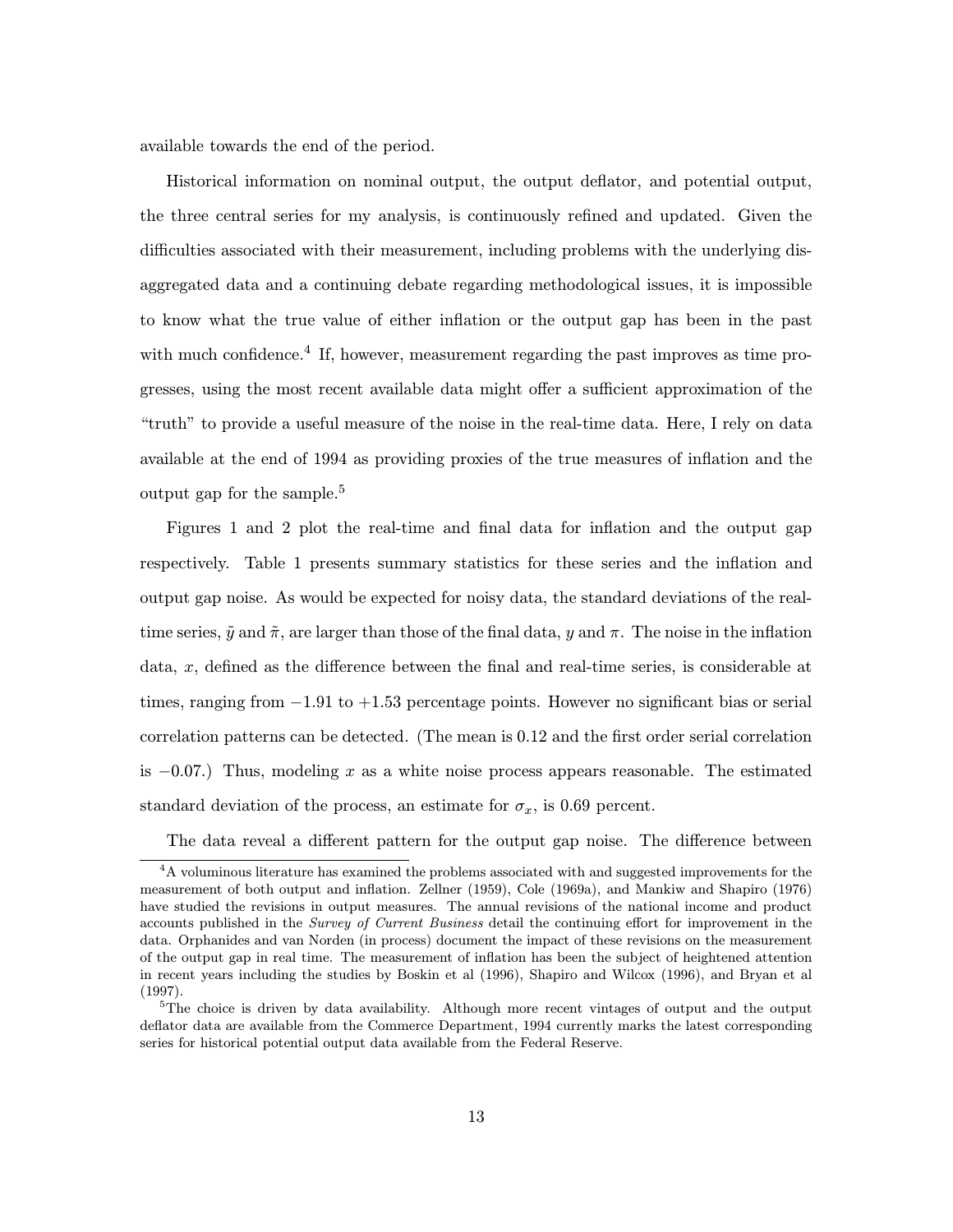the final and real-time output gap, z, is noticeably different from zero on average, and exhibits substantial serial correlation. An AR(1) process, however, provides a satisfactory model. Estimation with least squares yields the following estimates (standard errors in parentheses):

$$
z_t = 0.911 \t z_{t-1} + v_t, \t \hat{\sigma}_v = 0.93
$$
  
(0.063)

The 0.911 point estimate for the output gap noise persistence parameter,  $\beta$ , confirms the substantial serial correlation in the output gap noise.<sup>6</sup> Although the output gap noise deviated noticeably from zero in this sample—the average between the final and real-time data is 2.34 percentage points—allowing for an intercept term in the regression yields an estimate not statistically different from zero. That is, the appearance of a bias in the realtime data relative to the final series in this particular sample is entirely consistent with the theoretical prior that the process is unbiased, given the high positive serial correlation and the small sample size. As a result, I impose the restriction that the noise is a mean zero process on the data to recover the estimates for  $\beta$  and  $\sigma_v$ .

To obtain parameters for the output and inflation equations of the model, I estimate equations (4) and (5) with least squares using semiannual data for the sample from 1980 to 1992, the same period over which I am able to construct the data for the noise.

Inflation equation

$$
\pi_t = \pi_{t-1} + 0.180 \ y_t + e_t, \quad \hat{\sigma}_e = 1.04
$$
  
(0.070)

Output equation

$$
y_t = + 0.835 + 0.764 y_{t-1} - 0.293 r_{t-1} + u_t, \quad \hat{\sigma}_u = 1.16
$$
  
(0.611) (0.101) (0.135)

Despite its simplicity, the model characterizes semiannual U.S. data over this period rather well. The data are compatible with the restrictions embedded in the Phillips curve. An unrestricted regression yields a near zero intercept and the unrestricted estimate of the

 ${}^{6}$ In fact, the data would not reject the hypothesis that z is integrated of order 1. However, given that in such short samples (13 years), tests of the null hypothesis of a unit root often lack power, and given the strong theoretical prior that the noise should be stationary, this should not be a major concern.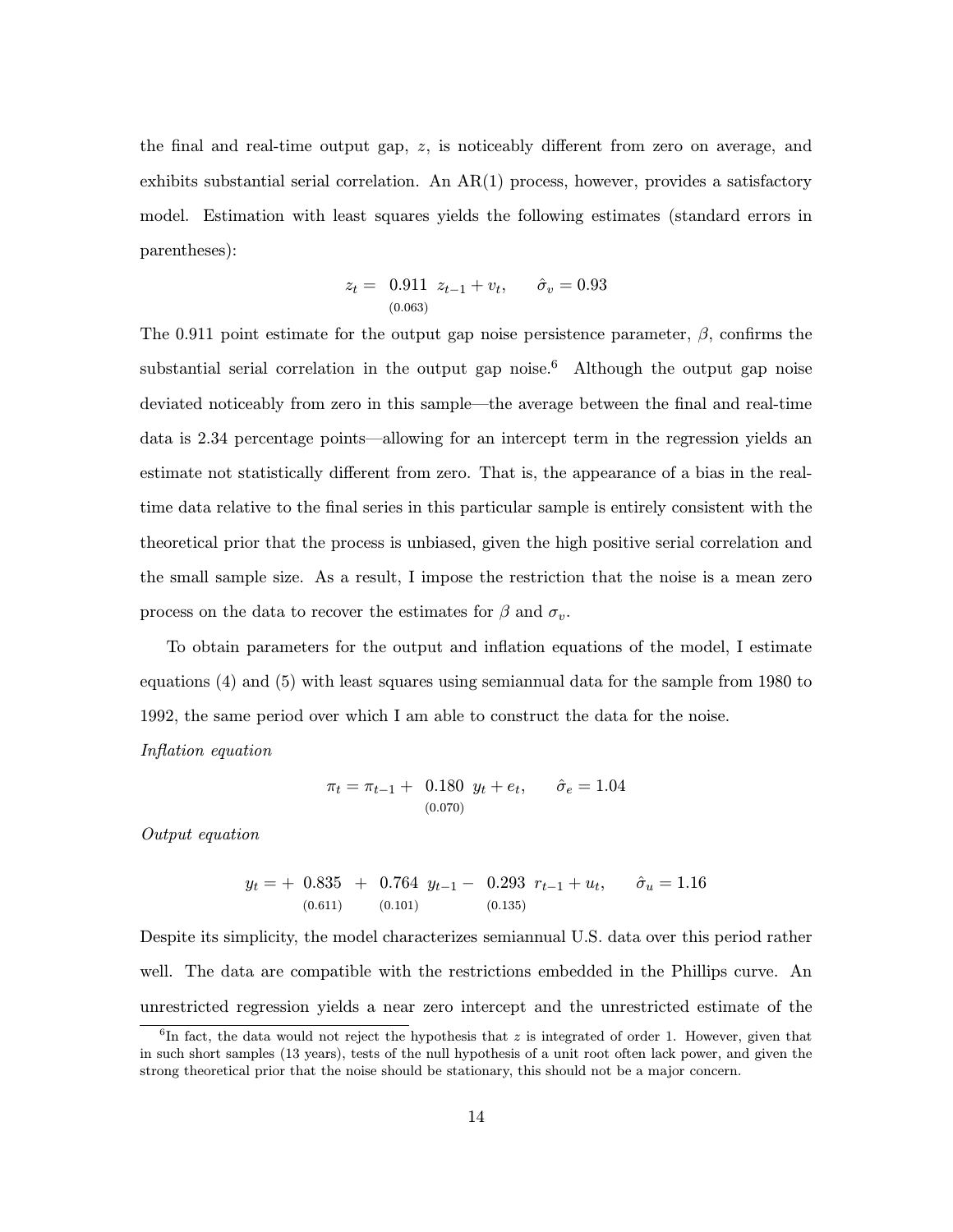lagged inflation coefficient, 0.98, is also insignificantly different from the imposed value of one. (Essentially similar results are also obtained with instrumental variables estimation, using lags of inflation, output and interest rates as instruments.) Compared to the standard deviations of inflation and the output gap over this period (2.27 and 2.44, respectively), the standard errors of the two regressions (1.04 and 1.16, respectively) are not very large. And the three key parameters of the model, the slope of the Phillips curve,  $\alpha$ , the persistence of output,  $\rho$ , and the interest rate responsiveness of output,  $\xi$ , are fairly tightly estimated.

To assess the realism of the estimated model it is also useful to compare its properties with other models employed for simulation experiments in policy rule evaluations. The models by Rudebusch and Svensson (1998) and Ball (1997) are particularly useful for this purpose since both have a structure that is similar to the model I employ, rendering the comparison straightforward. Ball's model shares a structure as simple as the one here in that lagged output and lagged inflation suffice to characterize the economy's state. However, Ball does not estimate his model and instead calibrates it to an annual frequency. Rudebusch and Svensson (1998) estimate their model with quarterly data, but as would be expected, require additional lags of inflation and output to characterize the economy's state. They also provide a useful comparison of their model with other larger models, in particular the Federal Reserve's MPS model reported by Mauskopf (1995).

The two key dimensions for assessing the realism of the model for monetary policy evaluation are the cost of disinflation and the sensitivity of output to the policy instrument. The implicit estimate of the sacrifice ratio is 2.9, that is, the model requires almost three years of a one percentage point output gap to induce a one percentage point change in the inflation rate. This is somewhat larger than Ball's assumption of 2.5 but smaller than the 3.3 estimate in Rudebusch and Svensson (1998) which coincides with the estimate implicit in the MPS model. To compare the interest sensitivity of aggregate demand, I computed the dynamic response of output to a two year tightening of the federal funds rate by 100 basis points, following the experiments reported in Mauskopf (1995) and also in Rudebusch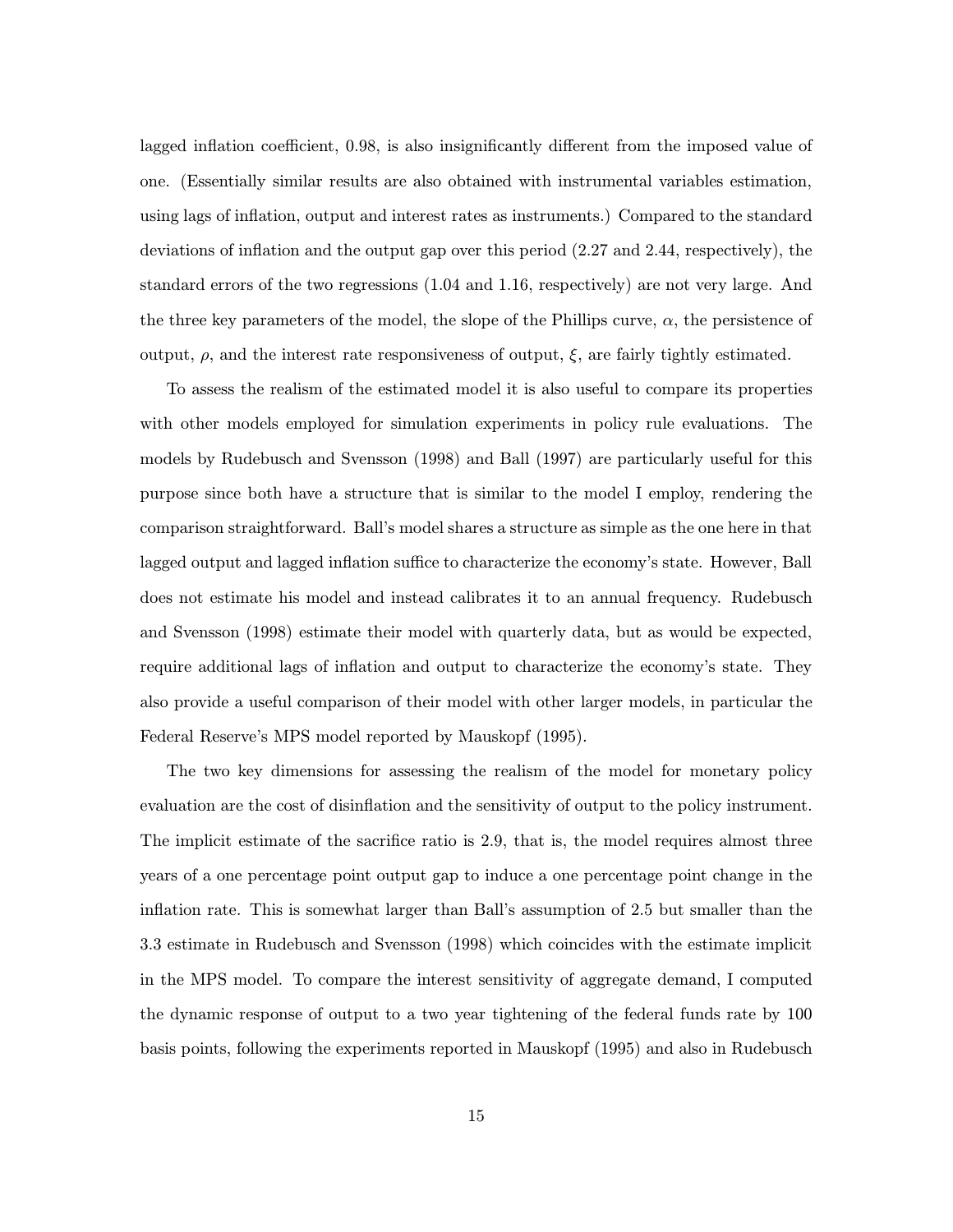and Svensson (1998). The cumulative output loss at the end of two years in my model is  $-0.66$  percent. This compares with  $-0.48$  percent in the Rudebusch and Svensson model, −0.52 in the MPS model and −1.0 percent in the Ball model.

# 5 Policy Evaluation

Armed with a parameterized model of the U.S. economy, estimates of the variances of the underlying supply and demand shocks and, importantly, estimates of the stochastic processes of the noise in the inflation and output gap data, I next provide comparisons of the performance from naive policies, efficient simple rules, and optimal control in the presence of noise. My objective is limited to showing the implications of erroneously ignoring the presence of noise in the data. As a result, in all experiments, I maintain a litany of other assumptions embedded in policy rule evaluations of this nature, such as that the model is assumed to be properly specified, that the estimated parameters are constant over time, invariant to the choice of policy, and known with certainty by the policymakers, and that the stochastic processes of the shocks, including the noise processes, are constant over time and known with certainty. Since the spirit of my analysis is to illustrate the limitations of one specific aspect of policy evaluation, it is only proper to acknowledge the presence of other significant limitations at the outset.

### 5.1 Naive Policy

My benchmark for comparison is the performance of the economy if rules deemed optimal in the absence of noise were naively followed. The solid line in figure 3 shows the counterfactual inflation-variability frontier that would result if policy were set according to (6) and noise were absent from the data. The different points on the line trace the performance of the economy in terms of the unconditional variances of inflation and the output gap that correspond to this policy for different values of the inflation stabilization preference weight,  $\omega$ . The point marked with a dot shows the actual variances of inflation and the output gap over the same sample from which the stochastic shocks are drawn, that is 1980-1992.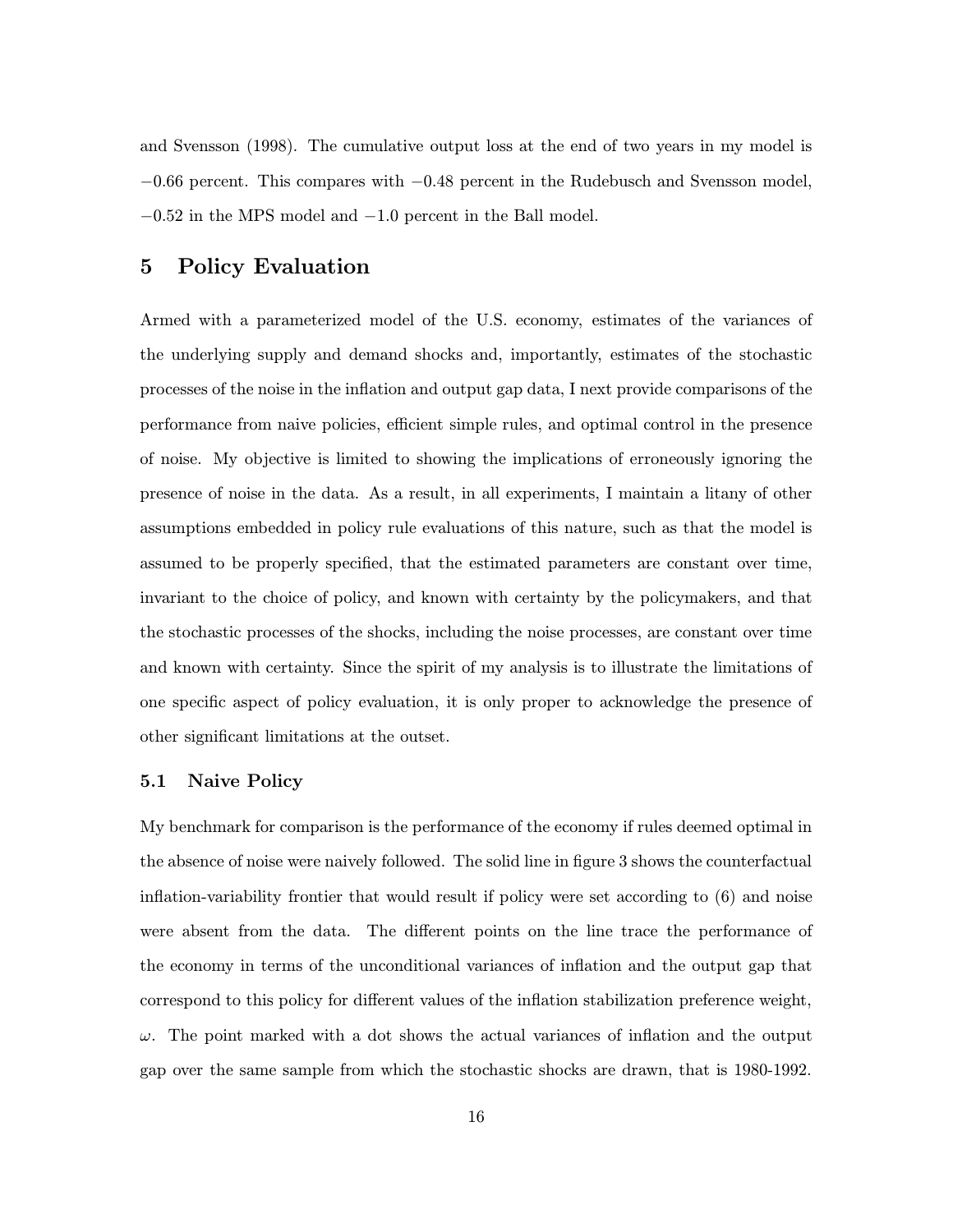This should be interpreted with caution since the sample moments over this period may not be strictly comparable to the unconditional variances due to the substantial disinflation reflected in this sample. Despite this limitation, however, a rather obvious conclusion that appears to emerge from a direct comparison of the historical performance with the frontier is that policy over this period has been rather far away from the efficient variability frontier. This model, therefore, confirms the usual finding that, however commendable monetary policy may have been over this period, substantial room for improvement would appear to remain.

Of course, by ignoring the noise in the data, the frontier shown in the solid line presents outcomes that are infeasible in practice, even if all the other assumptions in the model held. Computation of the outcomes that would have resulted if the naive policies were followed ought to properly account for the noise in the data. Doing so results in the variability frontier shown in the dashed line in figure 3.

With the appropriate inclusion of the forgotten noise, it becomes evident that the policies recommended as optimal result in performance that is not only substantially worse than advertised, but is also worse than the actual historical outcome of the variability of output and inflation in the data.

#### 5.2 Efficient Simple Rules and Optimal Control

Policymakers who properly take into account the noise in the data, of course, can improve upon the naive policy rules. Figure 4 compares the naive frontier in the presence of noise derived in figure 3 to the variability frontier corresponding to the family of efficient simple rules (equation (7), the dotted line), and the variability frontier corresponding to optimal control policies in this model (equation (9), the dash-dot line).

As is evident, policies that properly account for the noise in the data can yield substantial improvements over the naive policies. The optimal control frontier presents the best feasible set of outcomes under the assumptions of the model. However, given the questions regarding the robustness of optimal control policies to model misspecification (as recently presented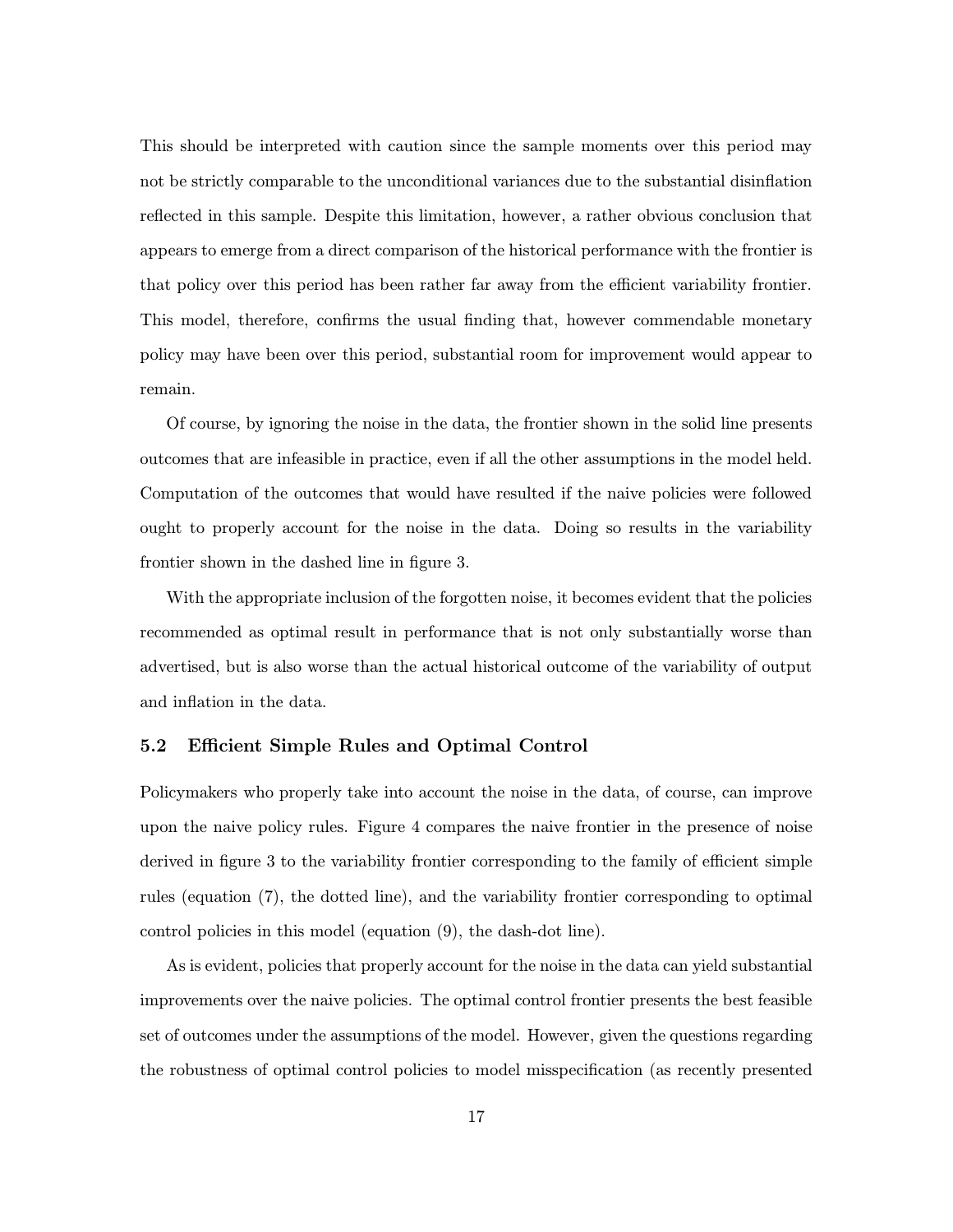in Levin et al, 1998, for instance), it is more instructive to concentrate on the frontier corresponding to the efficient simple rules (7). The historical performance of the U.S. economy over this period is right on the efficient simple rule frontier, leaving little room for the claim that much improvement in performance would have been possible with better macroeconomic control.

#### 5.3 The Efficiency of Policy Stodginess

Examination of the simple efficient rules in the presence of noise relative to the naive control rules that are efficient in the absence of noise also permits comparison of the suggested responsiveness of the federal funds rate instrument to the observed inflation and output gap. To that end, it is useful to parameterize the response parameters,  $\gamma$  and  $\delta$ , of the simple efficient rule (7) to indicate their variation with a scale parameter measuring the noise in the data, s, and the inflation stabilization preferences weight,  $\omega$ . The noise scale parameter, s, measures the presence of noise in units of standard deviations relative to the actual noise in the data. That is,  $s = 1$  corresponds to noise of the magnitude estimated in the data,  $s = 2$  reflects noise with twice the standard deviation of both the inflation and output gap noise in the data, and of course,  $s = 0$  collapses to the baseline case of no noise.

Figure 5 provides a graphical summary of these results. Points on the chart show the optimal response pairs  $\gamma$  (horizontal axis) and  $\delta$  (vertical axis) corresponding to different levels of noise, s, and preference weight,  $\omega$ . The three dotted lines correspond to the loci of efficient responses for three different levels of noise,  $s = 0$ ,  $s = 1$ , and  $s = 2$ . Each locus shows the efficient responses for different values of  $\omega$ , with points to the right corresponding to greater weights. The three solid lines in the figure correspond to loci of efficient responses for three different levels of the inflation stabilization weight,  $\omega$ . The three reference weights  $\omega = 0.25, \ \omega = 0.5$  and  $\omega = 0.75$ , reflect valuation of inflation stability relative to output stability in the ratios 1:3, 1:1 and 3:1, respectively. Each locus shows the efficient responses for different values of s. The points with the highest values for  $\gamma$  and  $\delta$  correspond to the baseline of no noise  $s = 0$ , with the direction of the arrows indicating the direction in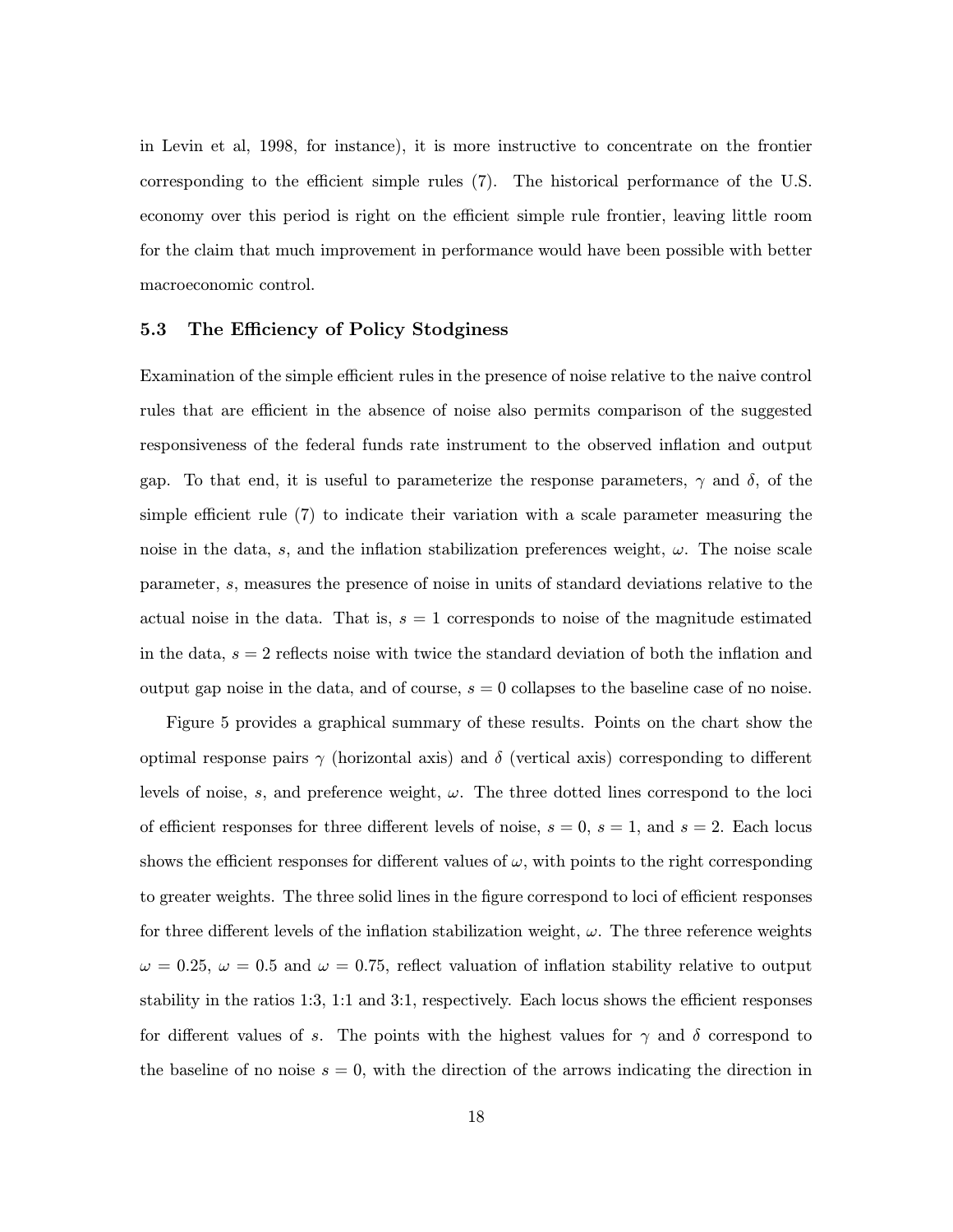which the efficient choices for  $\gamma$  and  $\delta$  move as noise increases. As can be seen, regardless of the preference weight, the response to the output gap in particular drops sharply as the magnitude of noise increases. For convenience, table 2 shows the efficient response parameters for selected values of s and  $\omega$ .

In summary, the presence of noise in the data acts as a counterweight to the highly responsive policy that policymakers might have otherwise adopted to stabilize the economy. This result can be understood intuitively. When a policymaker suspects that the information he is being provided with regarding the state of the economy is subject to significant noise, he should be reluctant to adjust his policy instrument as much as he would if he could trust the picture of the economy being painted with the data. This suggests that policy will be less activist than would be efficient with better information. More generally, in an environment where the observed behavior of the economy does not conform well with the policymaker's beliefs about the underlying state of the economy, the policymaker ought to properly take into account that much of the information he is provided with describes the economy with substantial error. This, then will call for a cautious response to apparent imbalances in the economy.

It is worth noting that the motivation for this caution differs from the one associated with uncertainty regarding the model's parameters. Following Brainard (1967), it has been recognized that parameter uncertainty may lead a Bayesian policymaker to reduce the policy instrument responsiveness to economic imbalances. The recent contributions by Sack (1997), and Estrella and Mishkin (1998) reinforced this implication for gradualism in the setting of interest rates. However, as Sargent (1998) points out, parameter uncertainty does not necessarily induce gradualist behavior if the policymaker takes a Knightian view of model uncertainty and adopts robust policy control. It remains to be determined whether the stodginess I attribute here to the presence of noise is preserved under robust control.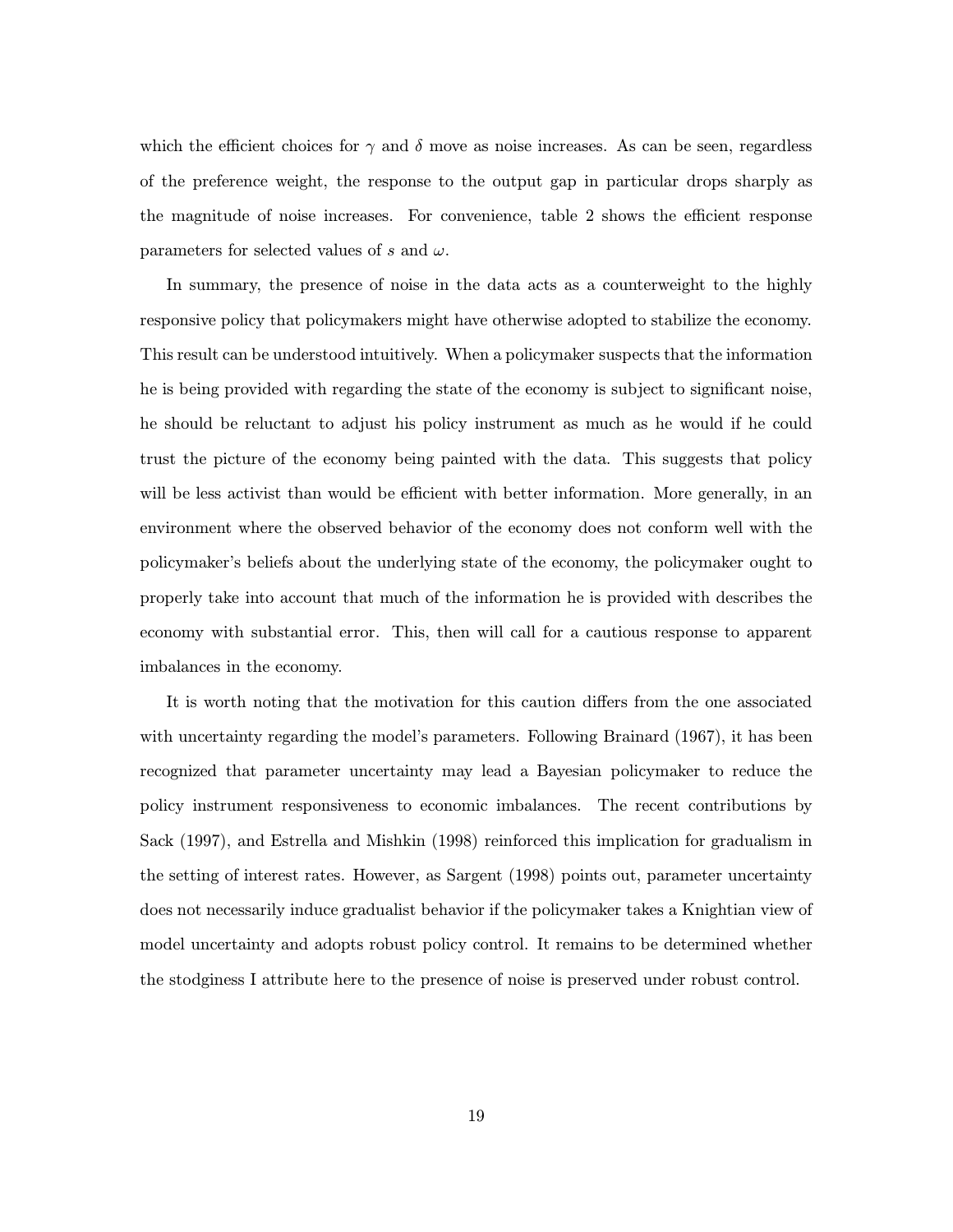## 5.4 Rigid Monetary Policy Rules and Inflation Targeting

Policy reaction functions estimated over long samples invariably produce shifting parameter estimates exhibiting instability. This is sometimes interpreted as reflecting shifts in policy preferences or strategies, suggesting that policy may be formulated in unsystematic fashion. The results shown in figure 5 suggest that this need not be the case. Even if policy were based on a simple reactive rule, mere variations in a policymaker's confidence in his knowledge of the economy in real time would lead to substantial changes in the efficient response of policy to developments in both inflation and the output gap. This is the case even with a stable model of the economy, stable and fixed distributions of supply and demand shocks, and constant preferences. Until a better understanding of the determinants and evolution of confidence regarding our understanding of the economic outlook evolves, it will remain difficult to uncover the underpinnings of the apparent variation in estimated policy reaction functions. Integration of the process of learning from past experience by policymakers (as recently investigated by Sargent, 1998b, and Wieland, 1996) may be essential for a better understanding and evaluation of monetary policy.

This issue also bears on the debate regarding inflation targeting and central bank independence. Some flexibility in the conduct of monetary policy would appear sensible even if the policy goal, such as an explicit inflation target, is outside the control of the central bank. As pointed out by Fischer (1994), "instrument independence" may be desirable even in the absence of "goal independence." Similarly, as reinforced by Bernanke and Mishkin (1997) and Svensson (1998), it is important to distinguish inflation targeting as a framework reflecting a policy objective from the adoption of a rigid rule aiming at stabilizing inflation.

At a practical level, data limitations and their consequences should be taken into consideration in formulating guidelines and performance standards for an inflation targeting central bank. The extent and influence of data noise should be an important factor in assessing the feasibility of containing inflation within a narrow range. And policy outcomes should be evaluated against realistic performance standards.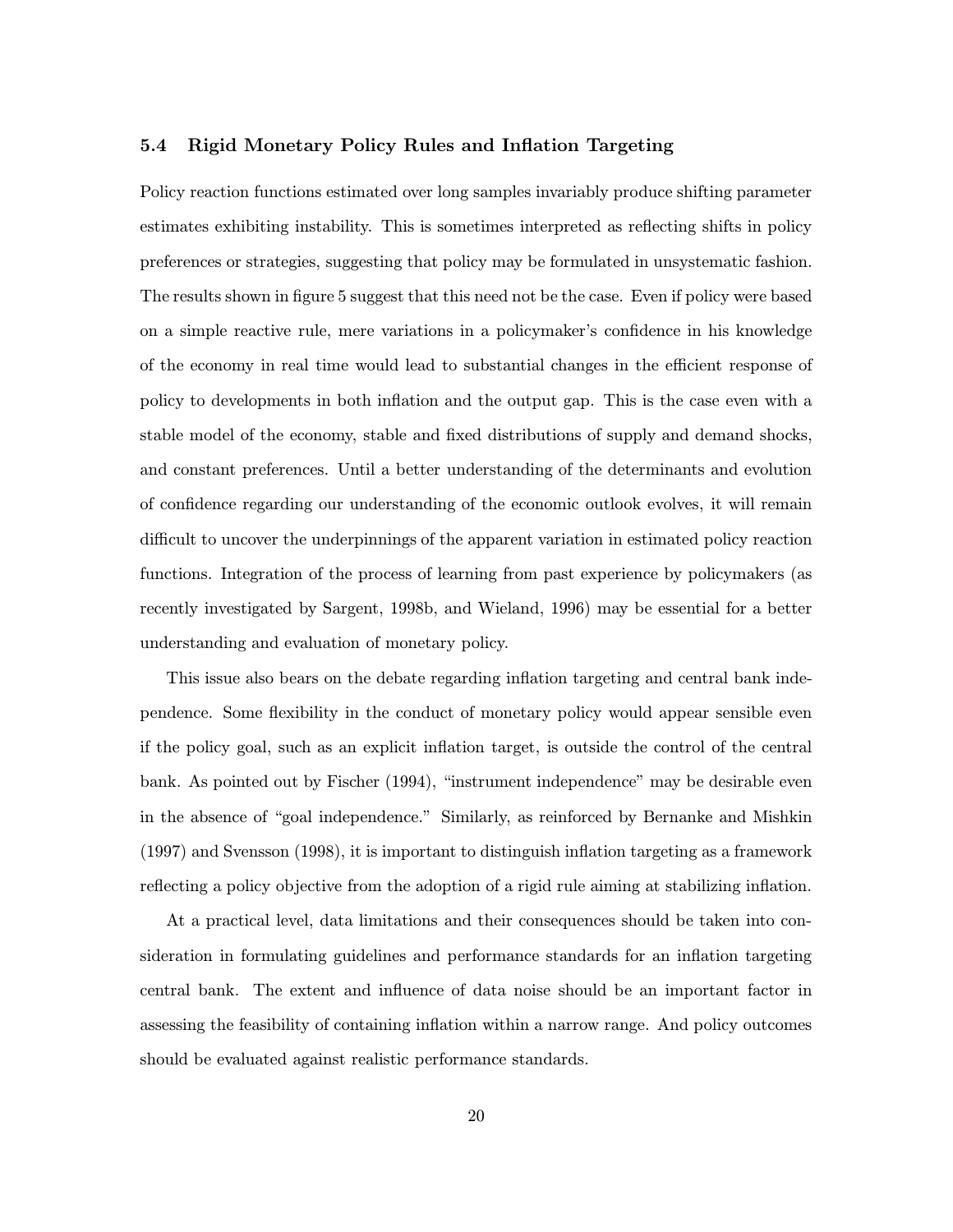### 5.5 Noise and Expectations

The model I employ does not explicitly examine economic agents' expectations. Several other models employed for policy evaluation incorporate such expectations explicitly. Examples include both structural rational expectations models such as Taylor (1979), Fuhrer (1994), and Orphanides and Wieland (1998), as well as models based more explicitly on optimizing behavior such as Rotemberg and Woodford (1998), and McCallum and Nelson (1998). Clearly, the policymaker's difficulty in interpreting the incoming data remains. But additional problems arise which, if anything, may magnify the consequences of noise.

As is well documented, data noise leads to substantial deterioration in the reliability of forecasts (e.g. Cole, 1969b). Since forecasts influence current outcomes, their reliability is an implicit but important factor in determining the performance of the economy in rational expectations models. But by introducing additional noise in the economy, activist policies may increase the unreliability of these forecasts. Therefore, the evaluation of alternative policies in such models would need to factor the indirect influence of noise on forecasts in addition to the direct effect of noise on policy.

A thornier issue is that with noisy information the policymaker's perception of reality may differ from that of other agents in the economy. For instance, individuals may have better information regarding their own income than the policymaker does. As a result, even if all agents in the economy share common beliefs regarding the true nature of the economy (an unlikely premise), heterogeneity in either the available information or merely the confidence with which that information is being read will result in a divergence between the policymaker's and other agents' expectations about the future. In the presence of noise, explicit modeling of the resulting parallel realities perceived by the policymaker and other agents may become necessary to describe the economic equilibrium.<sup>7</sup>

 ${}^{7}$ In practice, policymakers may attempt to draw some inference as to the state of private expectations. For inflation sources include household survey data, professional forecasts, information in the prices of nominal and indexed bonds and so forth. Consumer sentiment surveys and surveys of manufacturing managers sometimes provide independent information on consumption and production plans. But as with other data sources, the noise content of this information could be considerable.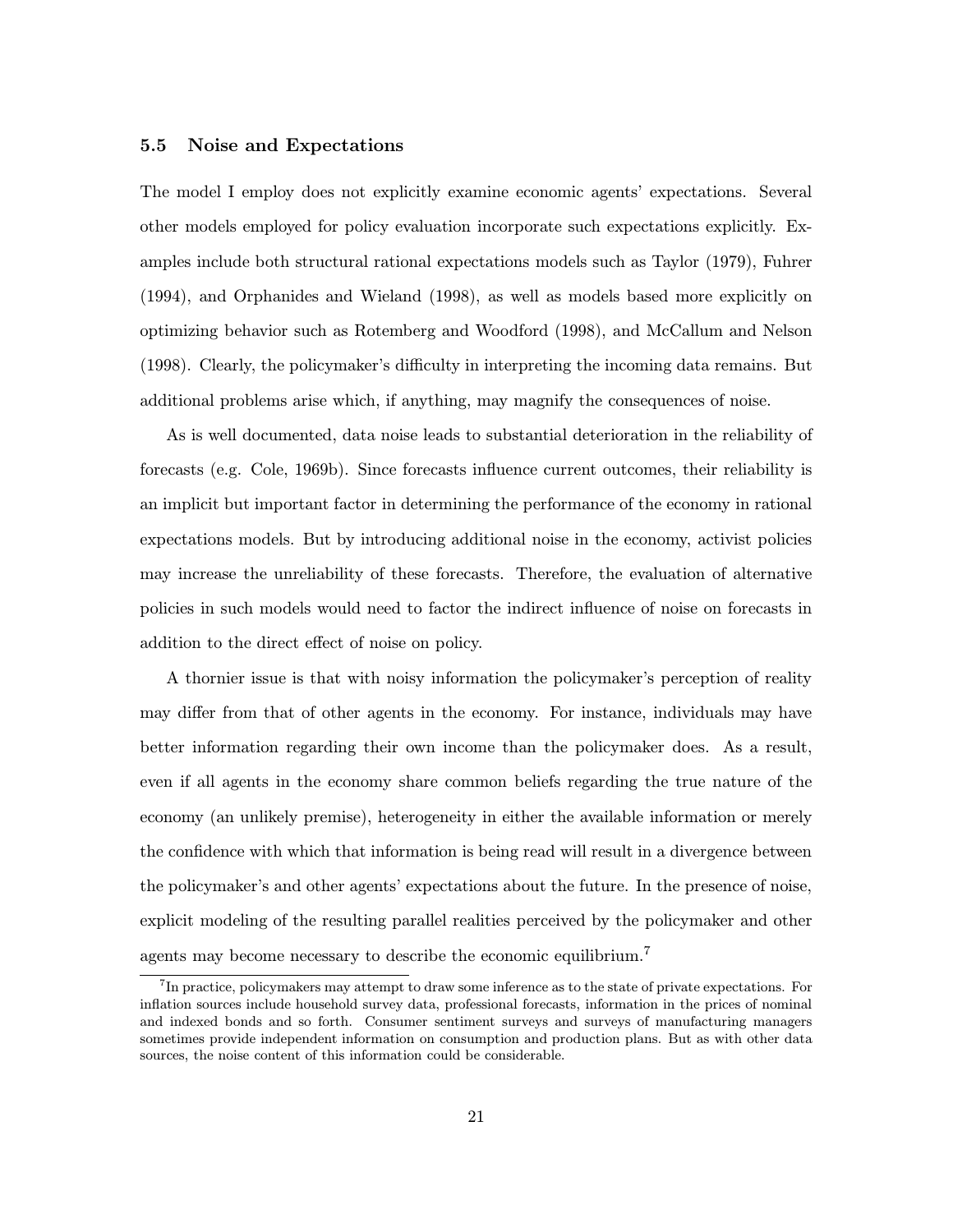# 6 Conclusion

Unless the practical limitations facing monetary policy are properly acknowledged, policy evaluations will always suggest that activist monetary policy can improve macroeconomic performance. Such gains may be illusory. As I show within the context of interest-rate-based monetary policy rules, while short-run economic stabilization gains from pursuing activist policies may appear substantial, these gains all but disappear once the informational limitations facing policymakers are taken into consideration. Indeed, a cautious response to apparent imbalances in the data is appropriate. A prudent policymaker should recognize that much of the information at his disposal is fraught with noise, and avoid overreaction. This caution is especially relevant when considering apparent deviations of aggregate demand from the economy's potential. Though well intentioned, naive policy that ignores such noise may become a source of instability.

Even considering the policymaker's informational limitations, I find that some scope for short-run stabilization remains. However, my experiments only examine the implications of noise. A next step would be to consider simultaneously these informational limitations and uncertainty regarding model specification. Another would be to reexamine alternative strategies for monetary policy. For instance, monetarists have always emphasized the value of monetary aggregates as policy indicators. Difficulties associated with the measurement of money and frequent episodes of unstable velocity have diminished the role of money in monetary policy.<sup>8</sup> However, as Meltzer (1998) recently reiterated, monetary aggregates continue to provide useful information over longer horizons. Once we recognize that informational problems limit the scope for short-run stabilization, it may be fruitful to reexamine the role of money as a policy indicator.

The main objective of this analysis is to serve as a reminder and provide some concrete evidence for some old wisdoms regarding monetary policy. As Modigliani (1977) pointed

<sup>8</sup>For instance, given the uncertainty in estimates of domestic currency holdings (Porter and Judson, 1996), the usefulness of the monetary base for short-run guidance may be extremely limited.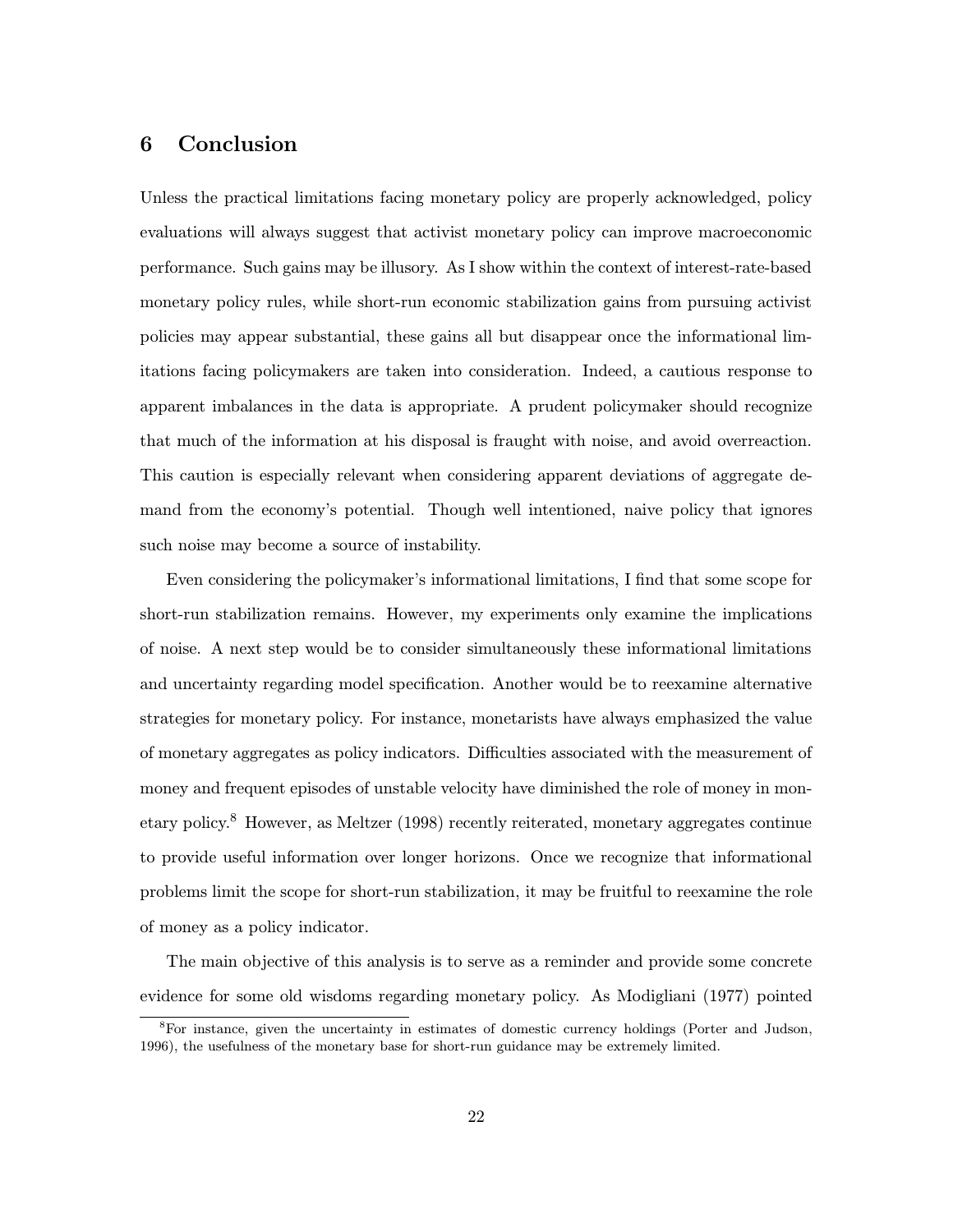out, the recognition that inappropriately activist monetary policy can be destabilizing "has had a salutary effect on reassessing what stabilization policies can and should do, and on trimming down fine-tuning ambitions" (p. 17). For as Friedman (1967) observed: "The first and most important lesson that history teaches about what monetary policy can do—and it is a lesson of the most profound importance—is that monetary policy can prevent money itself from being a major source of economic disturbance." (p. 106)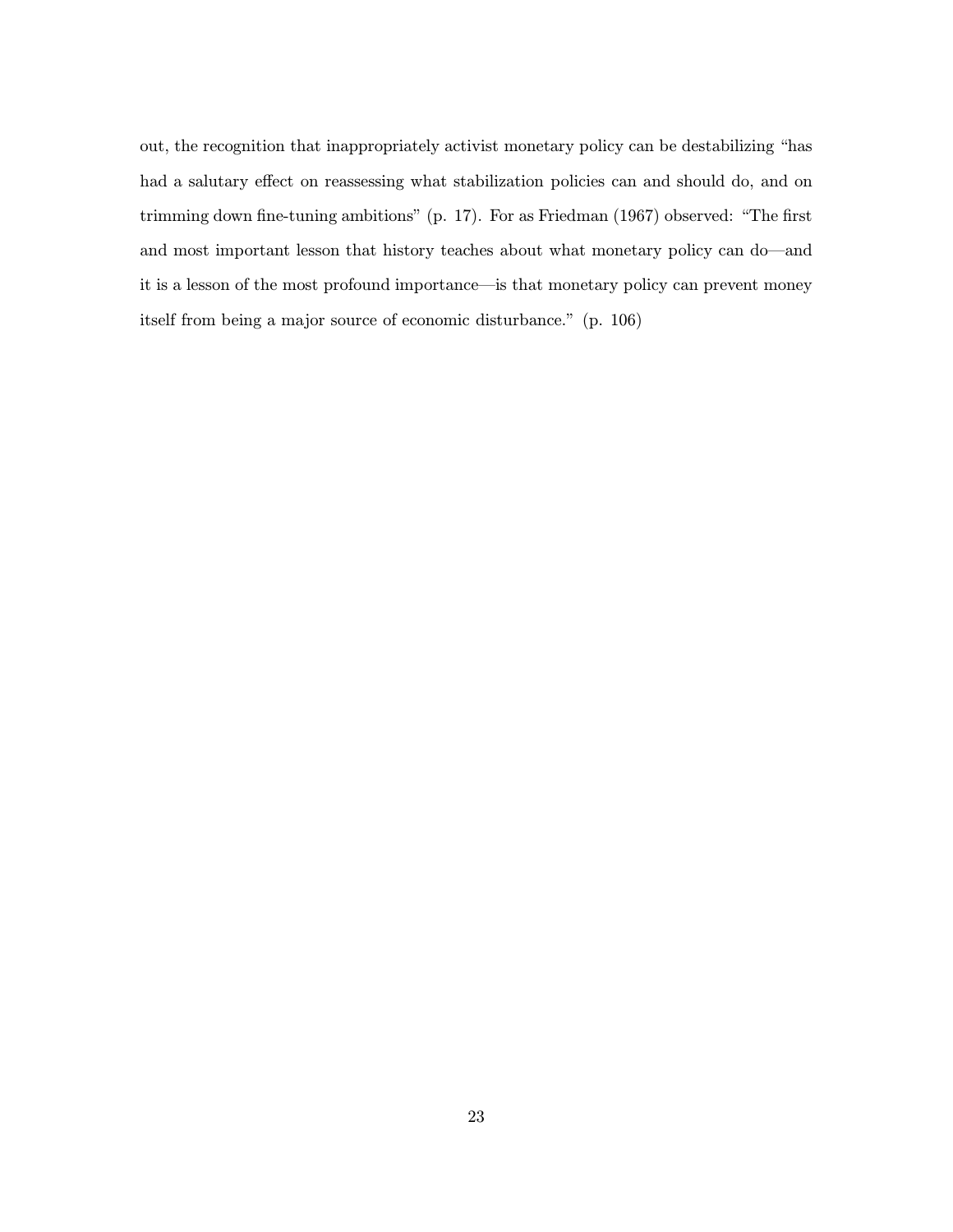# References

- Ball, Laurence (1997), "Efficient Rules for Monetary Policy," NBER Working Paper No. 5952, March.
- Bernanke, Ben S., and Frederic S. Mishkin (1997), "Inflation Targeting: A New Framework for Monetary Policy?" Journal of Economic Perspectives, 11(2), 97-116.
- Bertsekas, Dimitri (1995), Dynamic Programming and Optimal Control, Vol I, Belmont, MA: Athena Scientific.
- Blinder, Alan (1998), Central Banking in Theory and Practice, Cambridge, MA: MIT Press.
- Boskin, Michael J., Ellen R. Dulberger, Robert J. Gordon, Zvi Griliches, and Dale W. Jorgenson (1996), "Toward a More Accurate Measure of the Cost of Living," Final Report to the Senate Finance Committee, December 4.
- Brainard, William C. (1967), "Uncertainty and the Effectiveness of Policy," American Economic Review, 57, 2, 411-25.
- Bryan, Michael F., Stephen G. Cecchetti, and Rodney L. Wiggins II (1997), "Efficient Inflation Estimation," Federal Reserve Bank of Cleveland, Working Paper 9707.
- Bryant, Ralph C., Peter Hooper and Catherine Mann eds., (1993), Evaluating Policy Regimes: New Research in Empirical Macroeconomics, Washington DC: Brookings.
- Cecchetti, Stephen (1996) "Measuring Short-Run Inflation for Central Bankers," NBER Working Paper, No. 5786, October.
- Clarida, Richard, Jordi Gali, and Mark Gertler (1998), "The Science of Monetary Policy," Manuscript, September.
- Cole, Rosanne (1969a), Errors in Provisional Estimates of Gross National Product, New York: National Bureau of Economic Research.
- Cole, Rosanne (1969b), "Data Errors and Forecasting Accuracy," in Economic Forecasts and Expectations, Jacob Mincer ed., New York: National Bureau of Economic Research.
- Fischer, Stanley (1994), "Modern Central Banking," in The Future of Central Banking, Capie F. et al eds., Cambridge, UK: Cambridge University Pres.
- Fuhrer, Jeffrey C. (1994), "Optimal Monetary Policy and the Sacrifice Ratio," in Goals, Guidelines, and Constraints Facing Monetary Policymakers, J. Fuhrer, ed., Boston: Federal Reserve Bank of Boston.
- Friedman, Milton (1947), "Lerner on the Economics of Control," in Friedman (1953).

Friedman, Milton (1953), *Essays in Positive Economics*, Chicago: University of Chicago.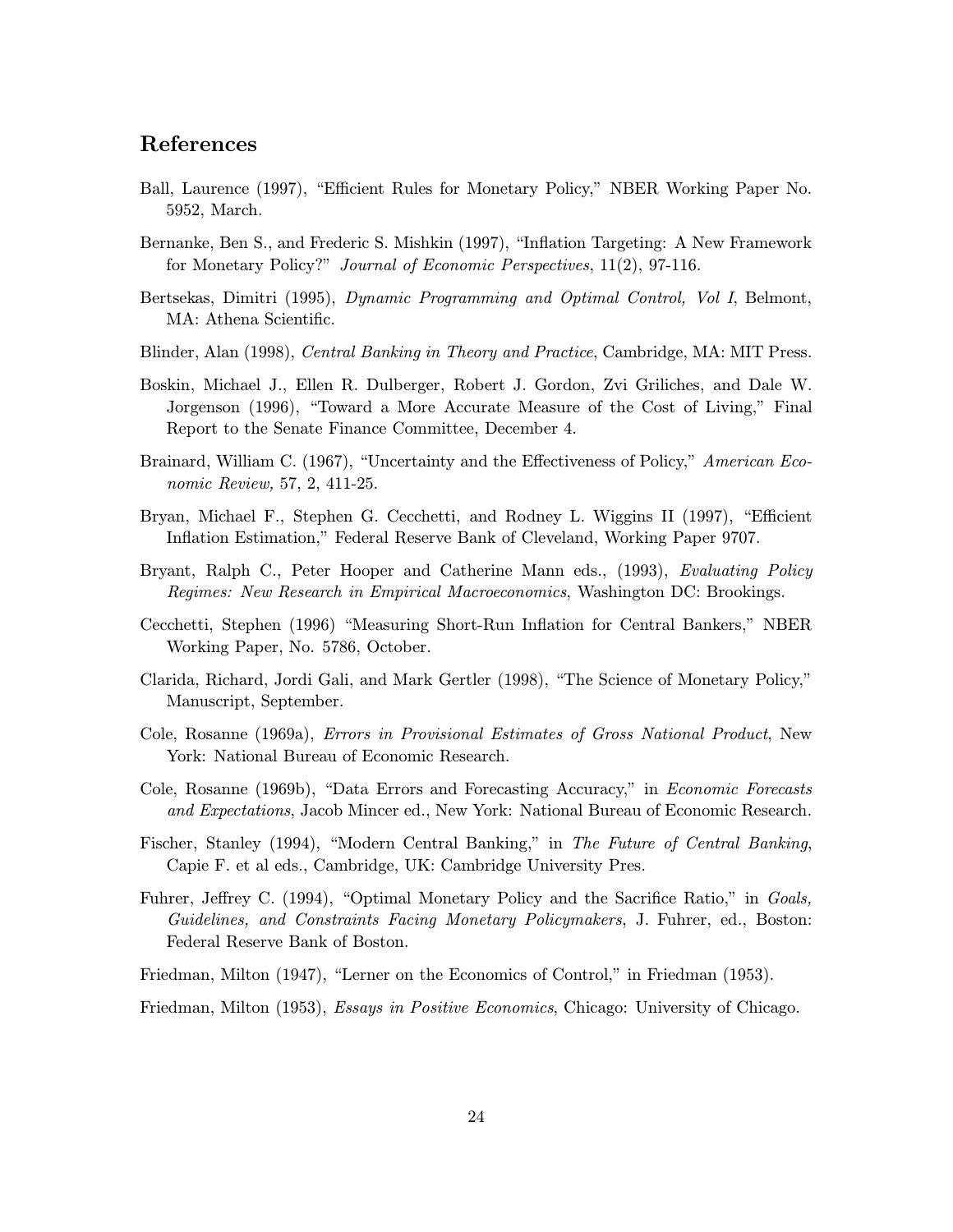- Friedman, Milton (1958), "The Supply of Money and Changes in Prices and Output," in Friedman (1969).
- Friedman, Milton (1967), "The Role of Monetary Policy," in Friedman (1969).
- Friedman, Milton (1969), The Optimum Quantity of Money and Other Essays, Chicago: University of Chicago.
- Greenspan, Alan (1997), "Remarks at the 15th Anniversary Conference of the Center for Economic Policy Research at Stanford University," September 5.
- Henderson, Dale and Warwick J. McKibbin (1993), "A Comparison of Some Basic Monetary Policy Regimes for Open Economies: Implications of Different Degrees of Instrument Adjustment and Wage Persistence", Carnegie-Rochester Conference Series on Public Policy (39) 221-318.
- King, Mervyn (1997), "Changes in UK Monetary Policy: Rules and Discretion in Practice," Journal of Monetary Economics, 39(1), 81-97, June.
- Kohn, Don (1998), "Comments on 'Forward-looking Rules for Monetary Policy'," in Taylor (1998b).
- Kuttner, Kenneth (1992), "Monetary Policy with Uncertain Estimates of Potential Output," Economic Perspectives: Federal Reserve Bank of Chicago, January/February, 1992, 2-15.
- Levin, Andrew (1996), "A Comparison of Alternative Monetary Policy Rules in the Federal Reserve Board's Multi-Country Model," BIS Conference papers Vol. 2, pp. 340-366.
- Levin Andrew, Volker Wieland and John Williams (1998), "Robustness of Simple Policy Rules Under Model Uncertainty," NBER Working Paper, No. 6570, May.
- Mankiw, Gregory N., and Matthew D. Shapiro (1986), "News or Noise: An Analysis of GNP Revisions," Survey of Current Business, May, 20-25.
- Mauskopf, Eileen (1995), "The Monetary Transmission Mechanism in the United States: Simulations Using the Federal Reserve Board's MPS Model," Financial Structure and the Monetary Policy Transmission Mechanism, Basle, Switzerland: Bank for International Settlements.
- McCallum, Bennett T. (1997), "Issues in the Design of Monetary Policy Rules," working paper.
- McCallum, Bennett T. (1994), "Specification of Policy Rules and Performance Measures in Multicountry Simulation Studies," Journal of International Money and Finance, 13(3), 259-275, June.
- McCallum, Bennett T. and Edward Nelson (1998), "Performance of Operational Policy Rules in An Estimated Semi-Classical Structural Model," NBER Working Paper, No. 6599, June.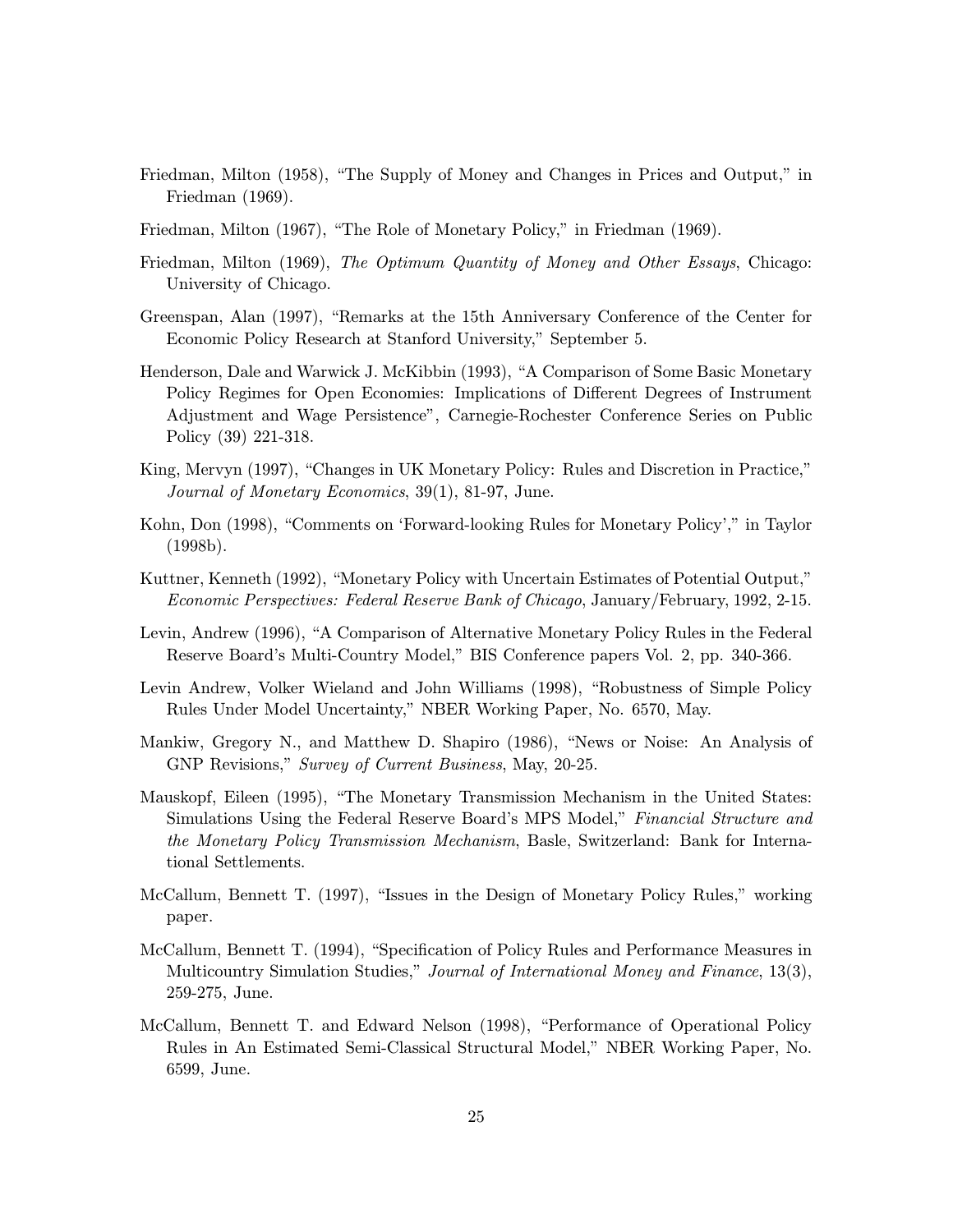- Meltzer, Allan H. (1987), "Limits of Short-Run Stabilization Policy," *Economic Inquiry*, 25, 1-14.
- Meltzer, Allan H. (1998), "Monetarism: The Issues and the Outcome," Atlantic Economic Journal, 26(1), 1-14, March.
- Modigliani, Franco (1977), "The Monetarist Controversy or, Should We Forsake Stabilization Policies?" American Economic Review, 67(2), 1-19, March.
- Orphanides, Athanasios (1997), "Monetary Policy Rules Based on Real-Time Data," Finance and Economics Discussion Series, 1998-03, Federal Reserve Board, December.
- Orphanides, Athanasios, David Small, David Wilcox, and Volker Wieland (1997), "A Quantitative Exploration of the Opportunistic Approach to Disinflation." Finance and Economics Discussion Series, 97-36, Board of Governors of the Federal Reserve System, June.
- Orphanides, Athanasios, and Volker Wieland (1998), "Price Stability and Monetary Policy Effectiveness when Nominal Interest Rates are Bounded at Zero," Finance and Economics Discussion Series, 98-35, Board of Governors of the Federal Reserve System, June.
- Orphanides, Athanasios, and David Wilcox (1996), "The Opportunistic Approach to Disinflation," Finance and Economics Discussion Series, 96-24, Board of Governors of the Federal Reserve System, May.
- Orphanides, Athanasios, and Simon van Norden (in process), "The Reliability of Output Gap Estimates in Real Time." working paper.
- Porter, Richard, and Ruth Judson (1996), "The Location of U.S. Currency: How Much Is Abroad?" Federal Reserve Bulletin, 82(10), October, 883-903.
- Rotemberg, Julio and Michael Woodford (1998), "Interest-Rate Rules in an Estimated Sticky Price Model." NBER Working Paper, No. 6618, June.
- Rudebusch, Glenn and Lars Svensson (1998), "Policy Rules for Inflation Targeting." NBER Working Paper, No. 6512, April.
- Sack, Brian (1988), "Does the Fed Act Gradually? A VAR Analysis," Finance and Economics Discussion Series, 98-17, Board of Governors of the Federal Reserve System, March.
- Sargent, Thomas (1998a), "Discussion of 'Policy Rules for Open Economies'," in Taylor (1998b).
- Sargent, Thomas (1998b), The Conquest of American Inflation, forthcoming.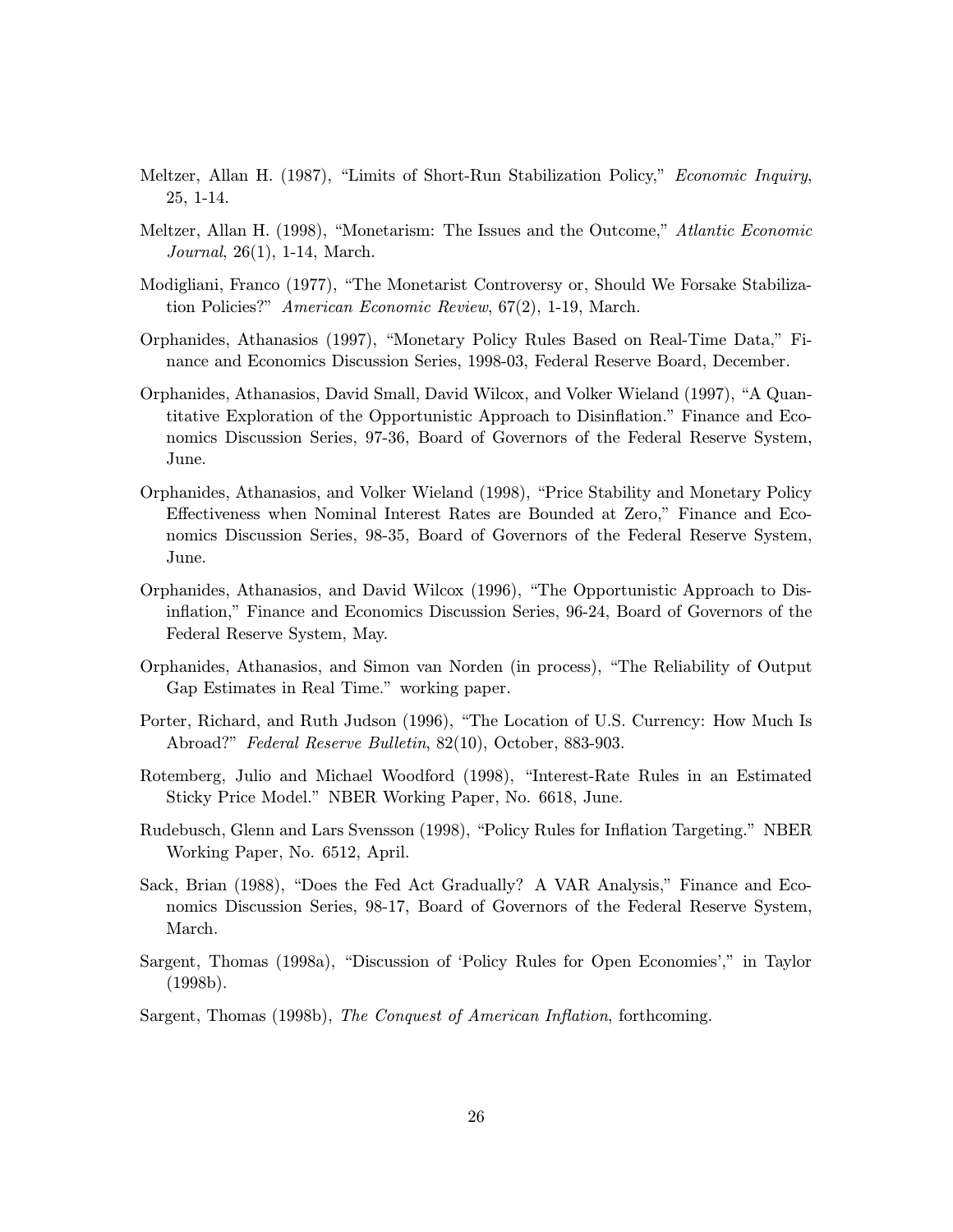- Shapiro, Matthew D. and David W. Wilcox (1996), "Mismeasurement in the Consumer Price Index: An Evaluation," NBER Macroeconomic Annual.
- Svensson, Lars E. O. (1997), "Inflation Forecast Targeting: Implementing and Monitoring Inflation Targets," European Economic Review, 41(6), June, 1111-1146.
- Svensson, Lars E. O. (1998), "Inflation Targeting as a Monetary Policy Rule," working paper, August.
- Taylor, John B. (1979), "Estimation and Control of a Macroeconomic Model with Rational Expectations," Econometrica, 47(5), 1267-86.
- Taylor, John B. (1993), "Discretion versus Policy Rules in Practice," Carnegie-Rochester Conference Series on Public Policy, 39, December, 195-214.
- Taylor, John B. (1998a),"The Robustness and Efficiency of Monetary Policy Rules as Guidelines for Interest Rate Setting by the European Central Bank," May.
- Taylor, John B., ed., (1998b), Monetary Policy Rules, Chicago: University of Chicago (forthcoming).
- Wieland, Volker (1996), "Monetary Policy, Parameter Uncertainty and Optimal Learning," Federal Reserve, August.
- Wieland, Volker (1998), "Monetary Policy under Uncertainty about the Natural Unemployment Rate," Finance and Economics Discussion Series, 98-22, Board of Governors of the Federal Reserve System.
- Zellner, Arnold (1958), "A Statistical Analysis of Provisional Estimates of Gross National Product and its Components, and of Personal Saving," Journal of the American Statistical Association, 53, 281, 54-65, March.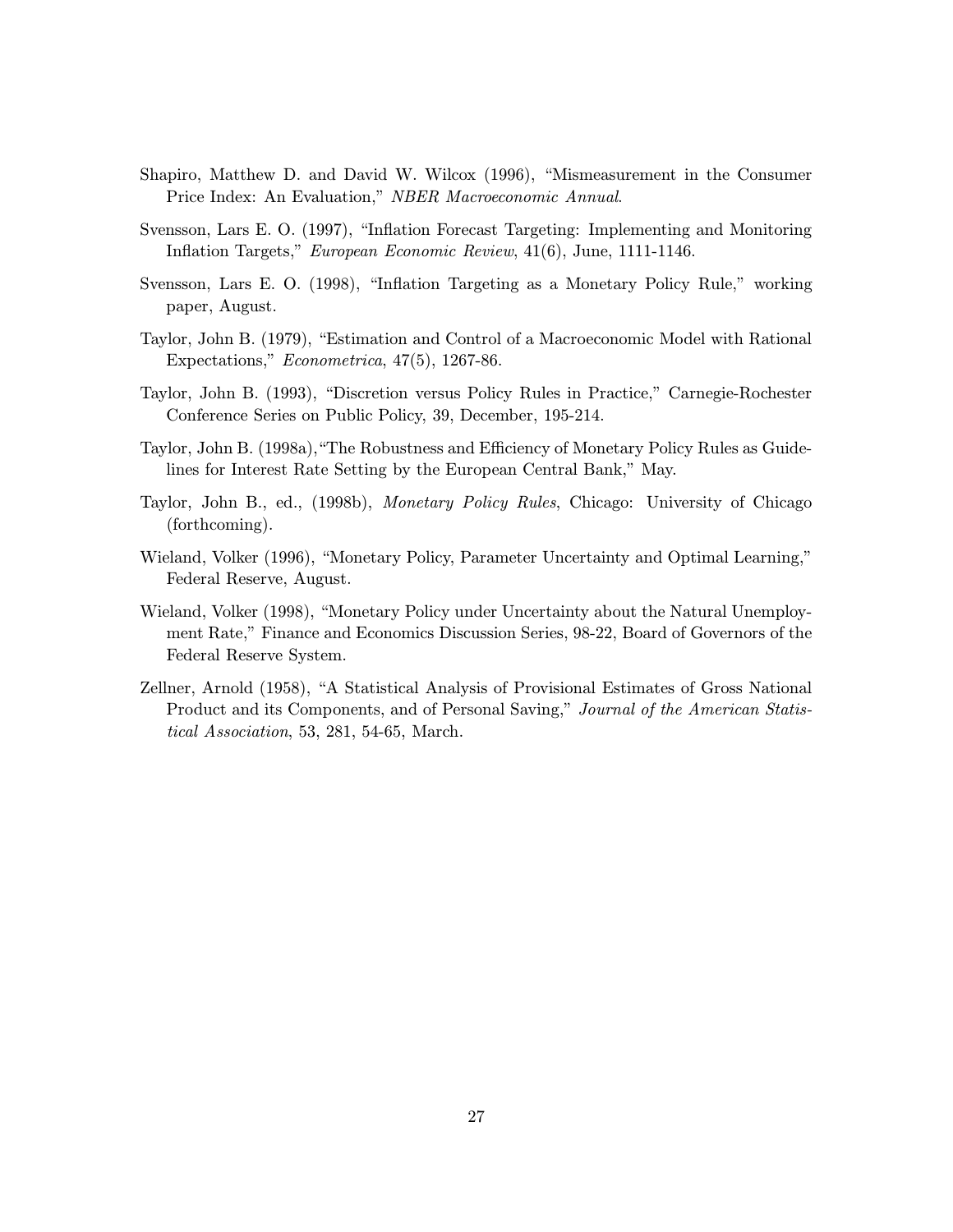# Appendix

## Control with Perfect Information

To obtain the solution, it is convenient to first write the problem in state space form. Let:

$$
\mathbf{X}_t = \left[ \begin{array}{c} \pi_t - \pi^* \\ y_t \end{array} \right], \ \mathbf{V}_t = \left[ \begin{array}{c} e_t + \alpha u_t \\ u_t \end{array} \right], \ \mathbf{A} = \left[ \begin{array}{cc} 1 & \alpha \rho \\ 0 & \rho \end{array} \right], \ \text{ and } \ \mathbf{B} = \left[ \begin{array}{c} -\alpha \xi \\ -\xi \end{array} \right],
$$

Then, the economy can be compactly written as:

$$
\mathbf{X}_{t+1} = \mathbf{A}\mathbf{X}_t + \mathbf{B}(r - r^*) + V_{t+1}.
$$

The policy-maker objective can be written in terms of the quadratic form  $X'QX$  where Q reflects the weights in the policymaker's preferences:

$$
\mathbf{Q} = \left[ \begin{array}{cc} \omega & 0 \\ 0 & 1 - \omega \end{array} \right].
$$

Following standard results from linear-quadratic control theory, for instance as described in Bertsekas (1995), the optimal policy is given by:

$$
r_t - r^* = -(\mathbf{B}'\mathbf{K}\mathbf{B})^{-1}\mathbf{B}'\mathbf{K}\mathbf{A}\mathbf{X}_t
$$

where  $\bf{K}$  solves the algebraic Riccati equation:

$$
\mathbf{K} = \mathbf{A}'(\mathbf{K} - \mathbf{K}\mathbf{B}(\mathbf{B}'\mathbf{K}\mathbf{B})^{-1}\mathbf{B}'\mathbf{K})\mathbf{A} + \mathbf{Q}
$$

This yields the solution shown in the text for  $\gamma^N$  and  $\delta^N$ .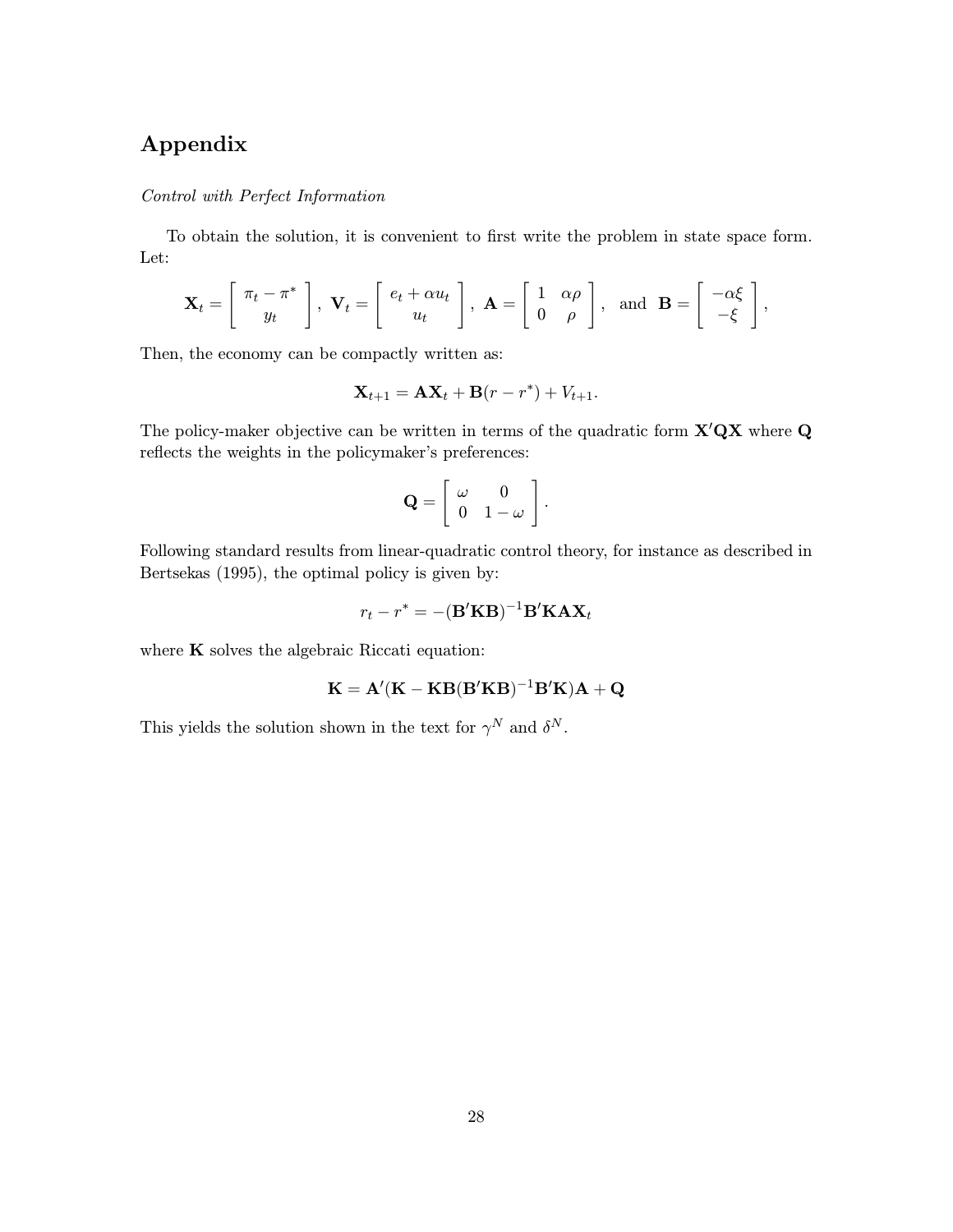## Table 1

|                 | Mean    | SD.  | Min      | Max   | AR    |
|-----------------|---------|------|----------|-------|-------|
| $y_t$           | $-1.64$ | 2.44 | $-7.36$  | 1.99  | 0.87  |
| $\tilde{y}_t$   | $-3.99$ | 3.46 | $-10.67$ | 1.93  | 0.90  |
| $z_t$           | 2.35    | 1.53 | $-0.07$  | 5.62  | 0.81  |
| $\pi_t$         | 4.60    | 2.27 | 1.89     | 10.02 | 0.75  |
| $\tilde{\pi}_t$ | 4.48    | 2.37 | 2.02     | 10.44 | 0.67  |
| $x_t$           | 0.12    | 0.69 | $-1.90$  | 1.53  | -0.07 |

Summary Statistics: 1980H1-1992H2

Notes:  $y_t$  is the output gap, defined as actual real output minus potential, as a fraction of potential, in percent, based on data available at the end of 1994.  $\tilde{y}_t$  is the corresponding realtime measure.  $\pi_t$  is inflation of the implicit deflator from the last quarter of the previous period to the last quarter of the current period, in percent annual rate, based on data available at the end of 1994.  $\tilde{\pi}_t$  is the corresponding real-time measure.  $x_t$  is the difference between the final and real-time inflation series.  $z_t$  is the difference between the final and realtime output gaps. SD is the standard deviation and AR is the first order serial correlation coefficient.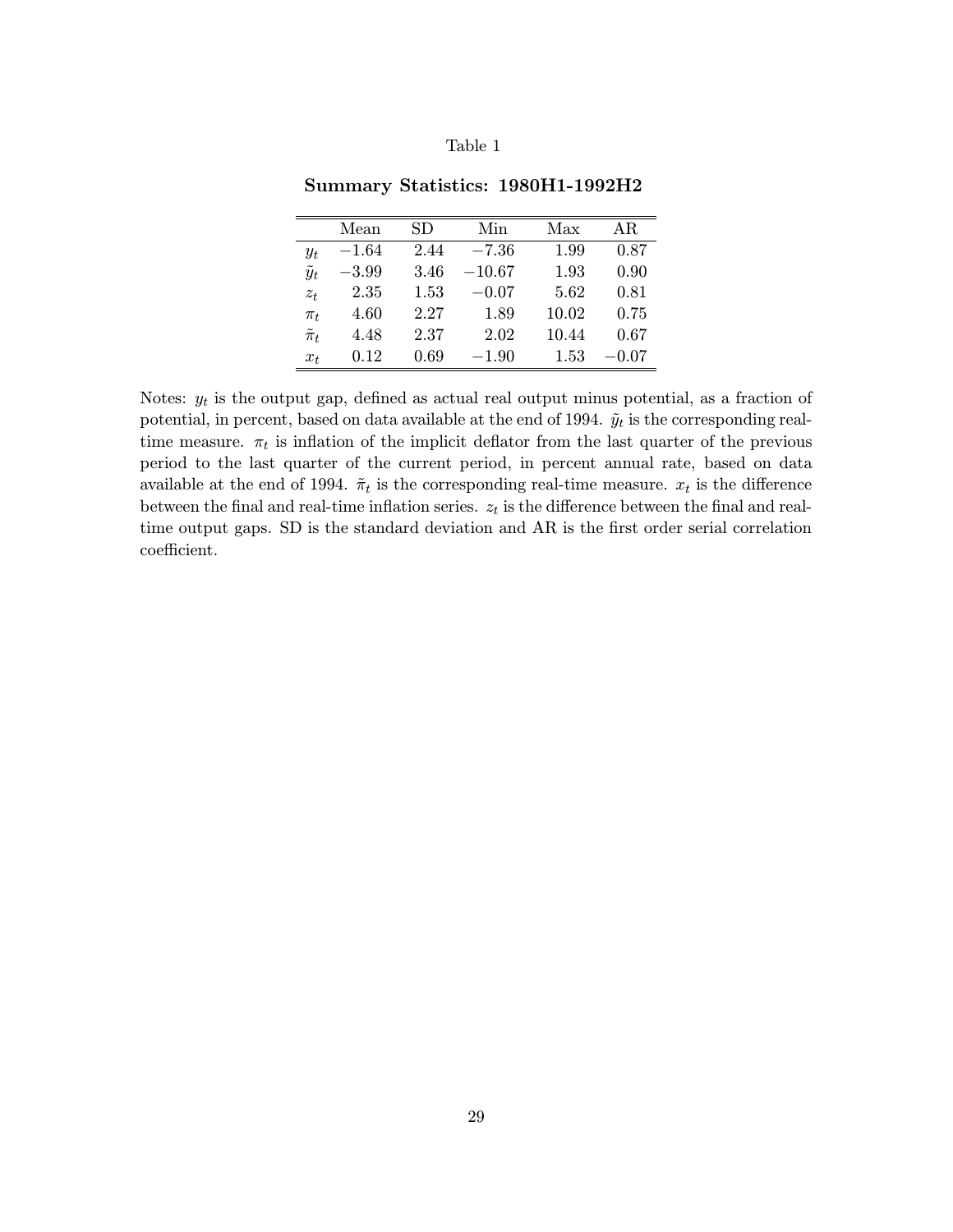## Table 2

|       | $\omega = 0.25$ |      | $\omega = 0.50$ |      | $\omega = 0.75$ |      |
|-------|-----------------|------|-----------------|------|-----------------|------|
| Noise |                 |      |                 |      |                 |      |
| $s=0$ | 1.87            | 2.61 | 3.12            | 2.61 | 5.05            | 2.61 |
| $s=1$ | 1.18            | 0.77 | 2.21            | 1.05 | 3.87            | 1.34 |
| $s=2$ | 0.66            | 0.14 | 1.15            | 0.20 | 2.02            | 0.32 |
|       |                 |      |                 |      |                 |      |

Efficient Response Parameters

Notes: The entries reflect efficient choices of the response parameters  $\gamma$  and  $\delta$  when policy follows the rule:  $\tilde{r}_t - r^* = \gamma(\tilde{\pi}_t - \pi^*) + \delta \tilde{y}_t$ , corresponding to alternative preference weights,  $\omega$ , and levels of noise, s.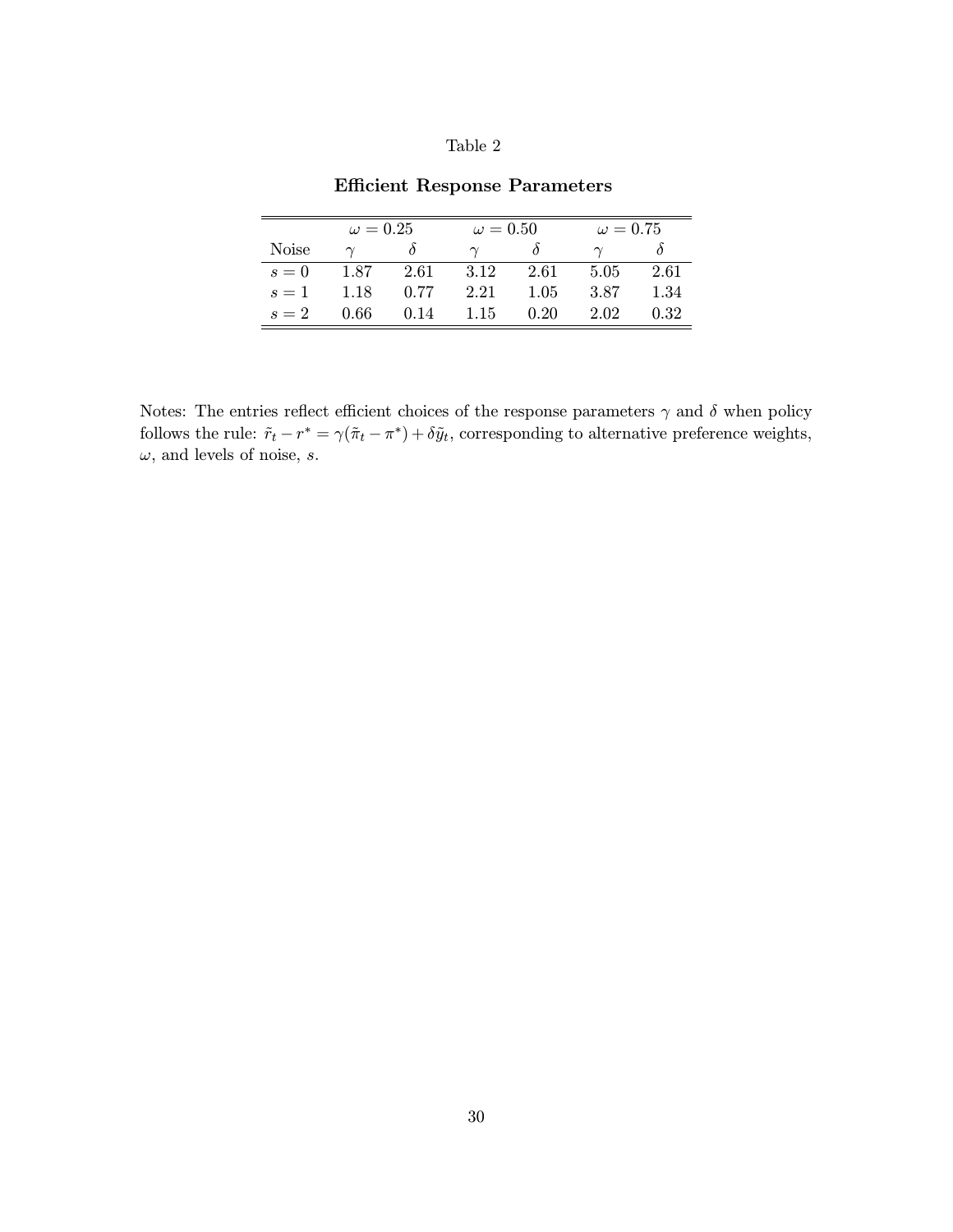

# Inflation Based on Real-Time and Final Data Semiannual Data



Notes: Inflation is constructed as the rate of change in the implicit output deflator during the period at an annual rate using seasonally adjusted data. Real-time data reflect information as of May and November for the first and second halves of each year respectively. Final data reflect historical information with data available at the end of 1994.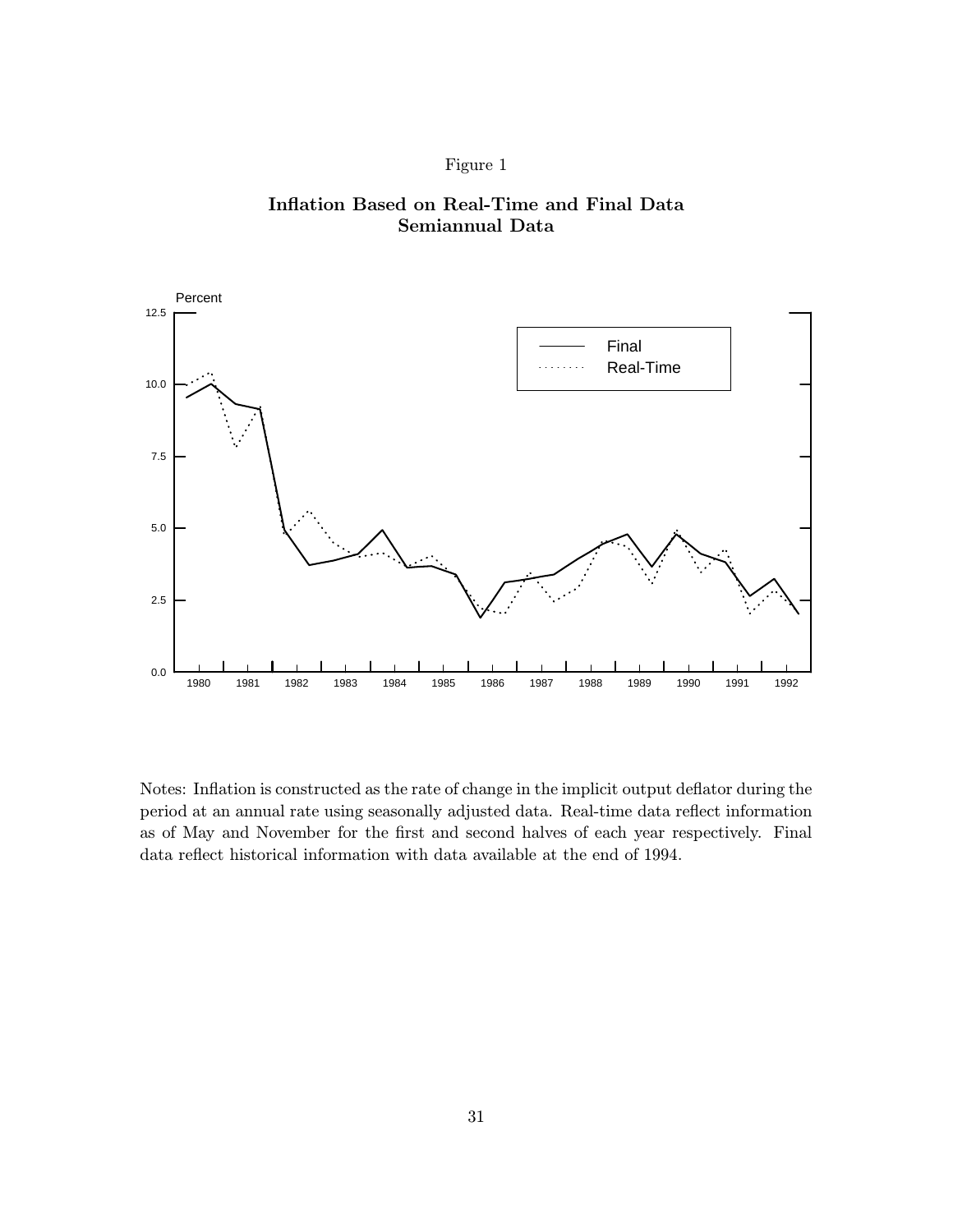# Output Gap Based on Real-Time and Final Data Semiannual Data



Notes: The output gap is the average difference between real output and potential output, measured as a fraction of potential output using seasonally adjusted data. Real-time data reflect information as of May and November for the first and second halves of each year respectively. Final data reflect historical information with data available at the end of 1994.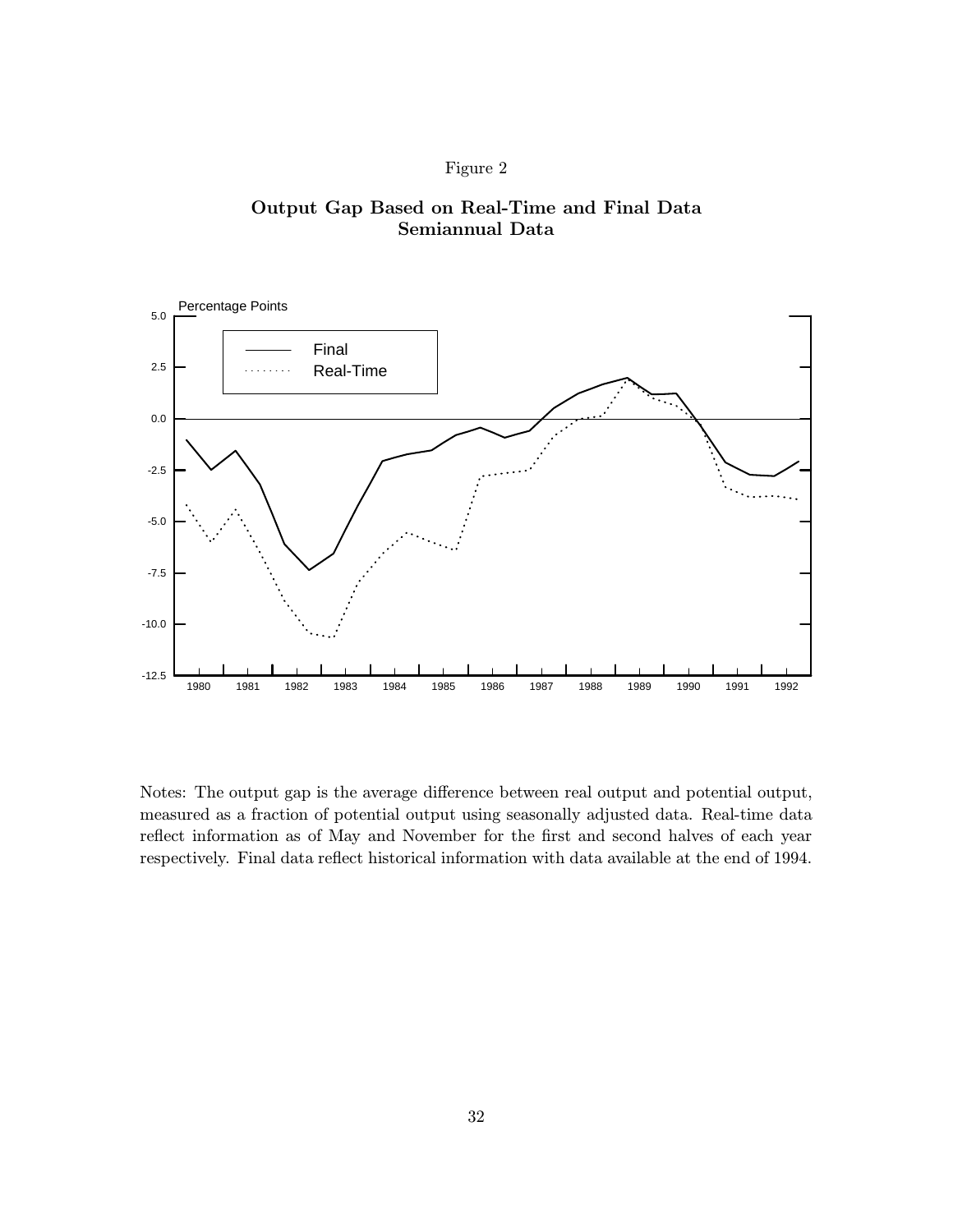## Output-Inflation Variability Frontier with Naive Control



Notes: The solid line shows the (infeasible) frontier constructed assuming no noise in the data. The dashed line shows the variability that would actually result if the naive control policies were followed.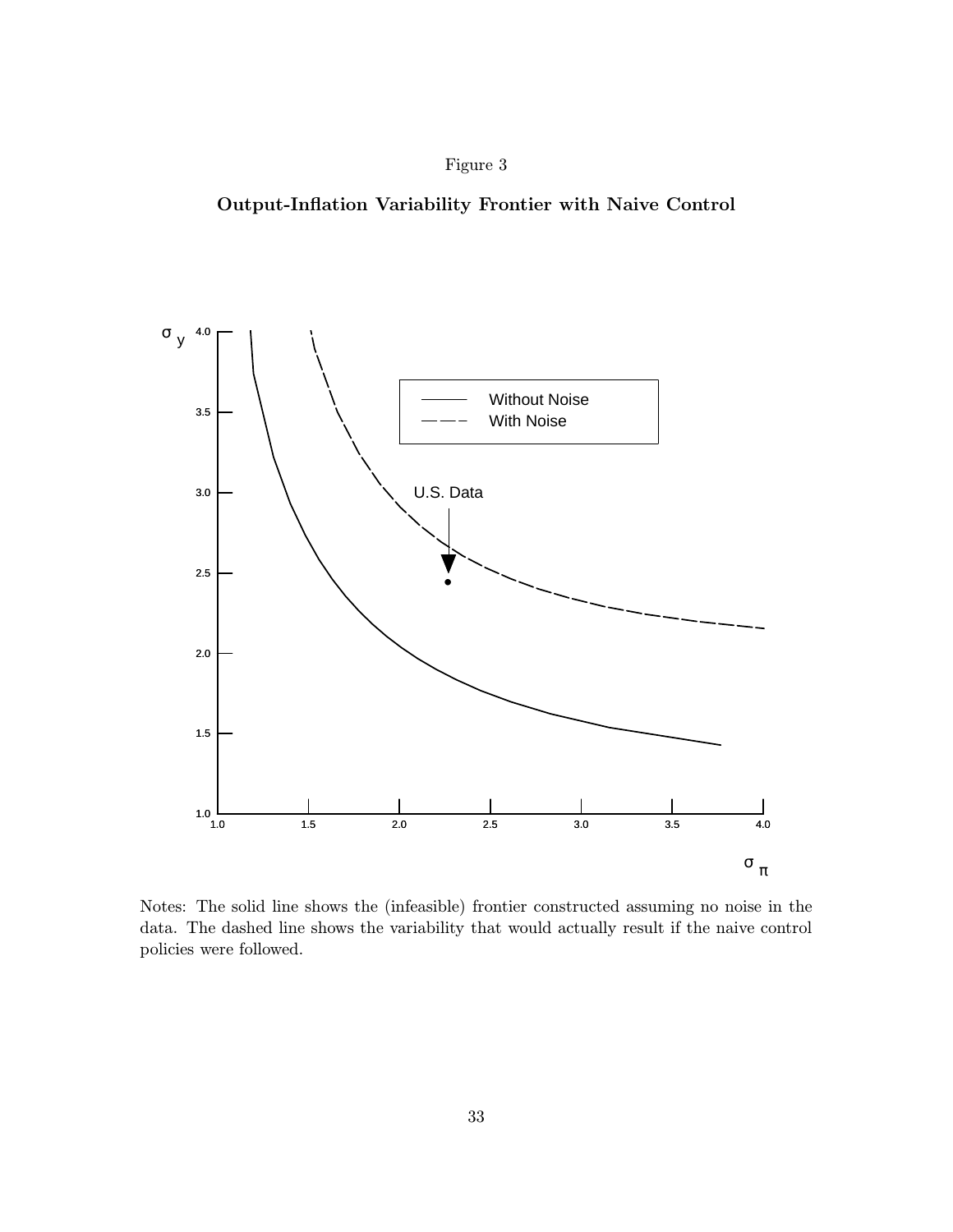## Output-Inflation Variability Frontiers with Noise



Notes: The efficient simple rule frontier reflects outcomes when policy follows the rule:  $\tilde{r}_t - r^* = \gamma(\tilde{\pi}_t - \pi^*) + \delta \tilde{y}_t,$  with efficient choice of the response parameters  $\gamma,$   $\delta.$